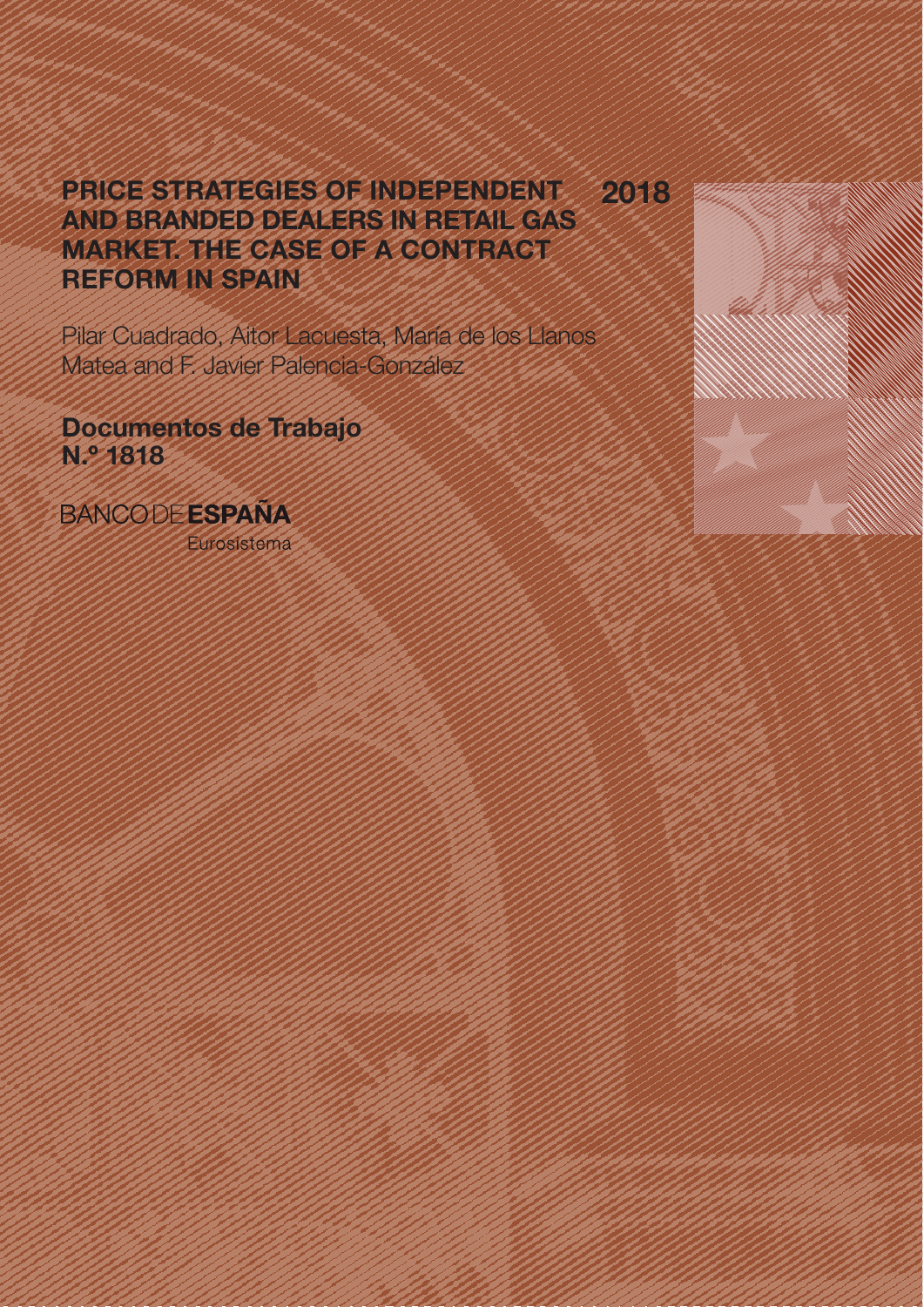PRICE STRATEGIES OF INDEPENDENT AND BRANDED DEALERS IN RETAIL GAS MARKET. THE CASE OF A CONTRACT REFORM IN SPAIN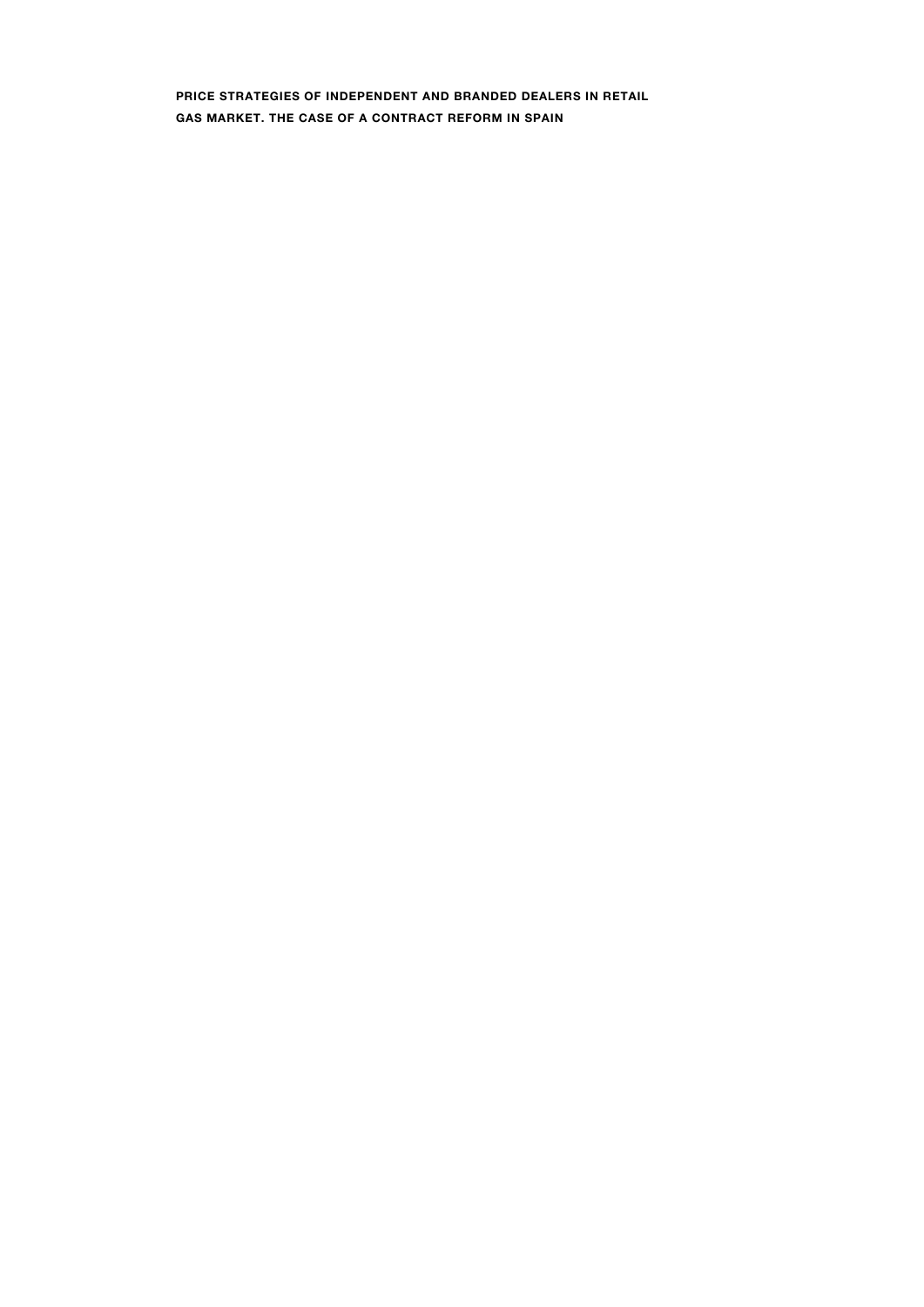# PRICE STRATEGIES OF INDEPENDENT AND BRANDED DEALERS IN RETAIL GAS MARKET. THE CASE OF A CONTRACT REFORM IN SPAIN (\*)

Pilar Cuadrado, Aitor Lacuesta and María de los Llanos Matea BANCO DE ESPAÑA

F. Javier Palencia-González UNED

(\*) We are indebted to all seminar participants at the Banco de España, the presentation made at the CNMC and an anonymous referee. We also want to thank the Ministry of Energy, Tourism and the Digital Agenda for the data they<br>provided. The opinions and analyses are the responsibility of the authors and do not necessarily coincide wi the Banco de España or the Eurosystem.

Documentos de Trabajo. N.º 1818 2018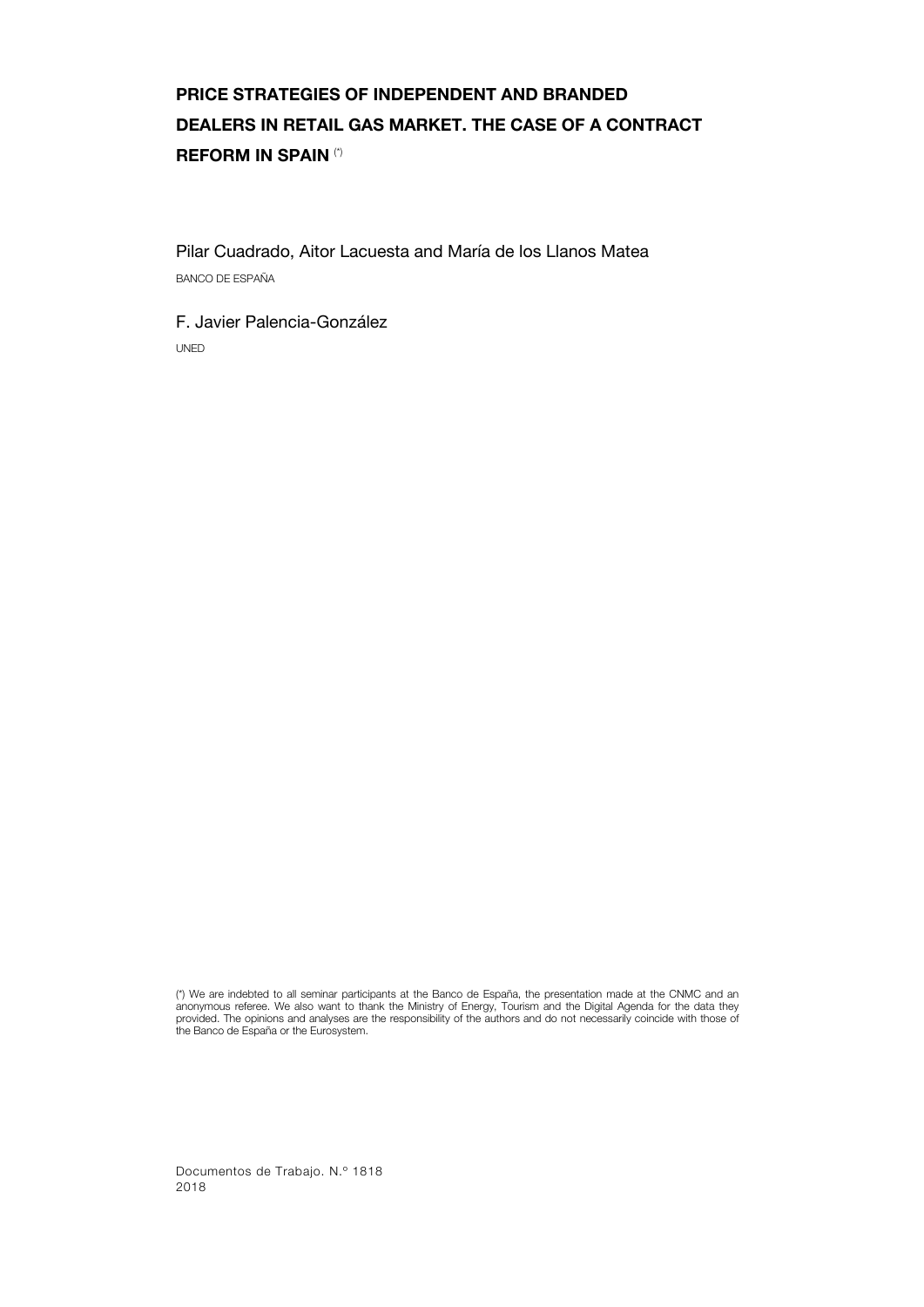The Working Paper Series seeks to disseminate original research in economics and finance. All papers have been anonymously refereed. By publishing these papers, the Banco de España aims to contribute to economic analysis and, in particular, to knowledge of the Spanish economy and its international environment.

The opinions and analyses in the Working Paper Series are the responsibility of the authors and, therefore, do not necessarily coincide with those of the Banco de España or the Eurosystem.

The Banco de España disseminates its main reports and most of its publications via the Internet at the following website: http://www.bde.es.

Reproduction for educational and non-commercial purposes is permitted provided that the source is acknowledged.

© BANCO DE ESPAÑA, Madrid, 2018

ISSN: 1579-8666 (on line)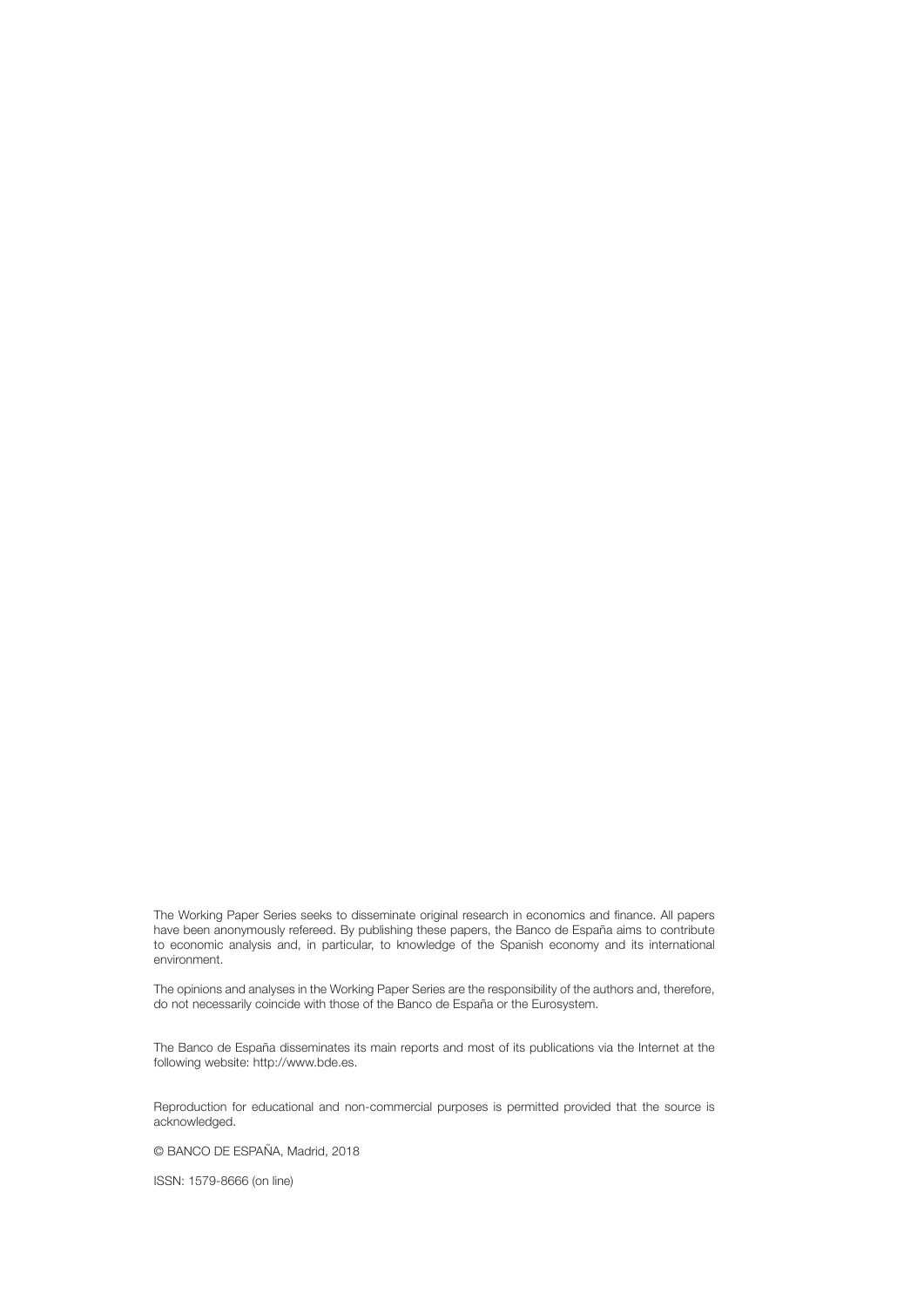#### Abstract

This paper analyses how the contract structure between gas stations and the wholesale operator affects price strategies. Using daily data on prices of different gas stations the paper finds that independent dealers charge lower margins than other dealers with different contracts. One potential hypothesis is that this is the case because independent stations react more to the number of competitors. We use the introduction of a discretional regional excise duty (IVMDH) on gas stations to check the reaction of markups to changes in marginal costs of the actual number of competitors. Results are consistent with the idea that regardless the type of contract all dealers react notably to the increases in relative marginal costs by decreasing average markups. We use those results to interpret the inexistent reduction in markups that followed a change in the Spanish regulation that took place in 2013 fostering competition in the retail sector. One potential interpretation is that the big increase in independent stations following the reform was not considered an increase in actual competition for most of the incumbent stations.

Keywords: competition, oligopoly, pass-through, gasoline, excise duty.

JEL Classification: D40, H22, H23, L13, Q41.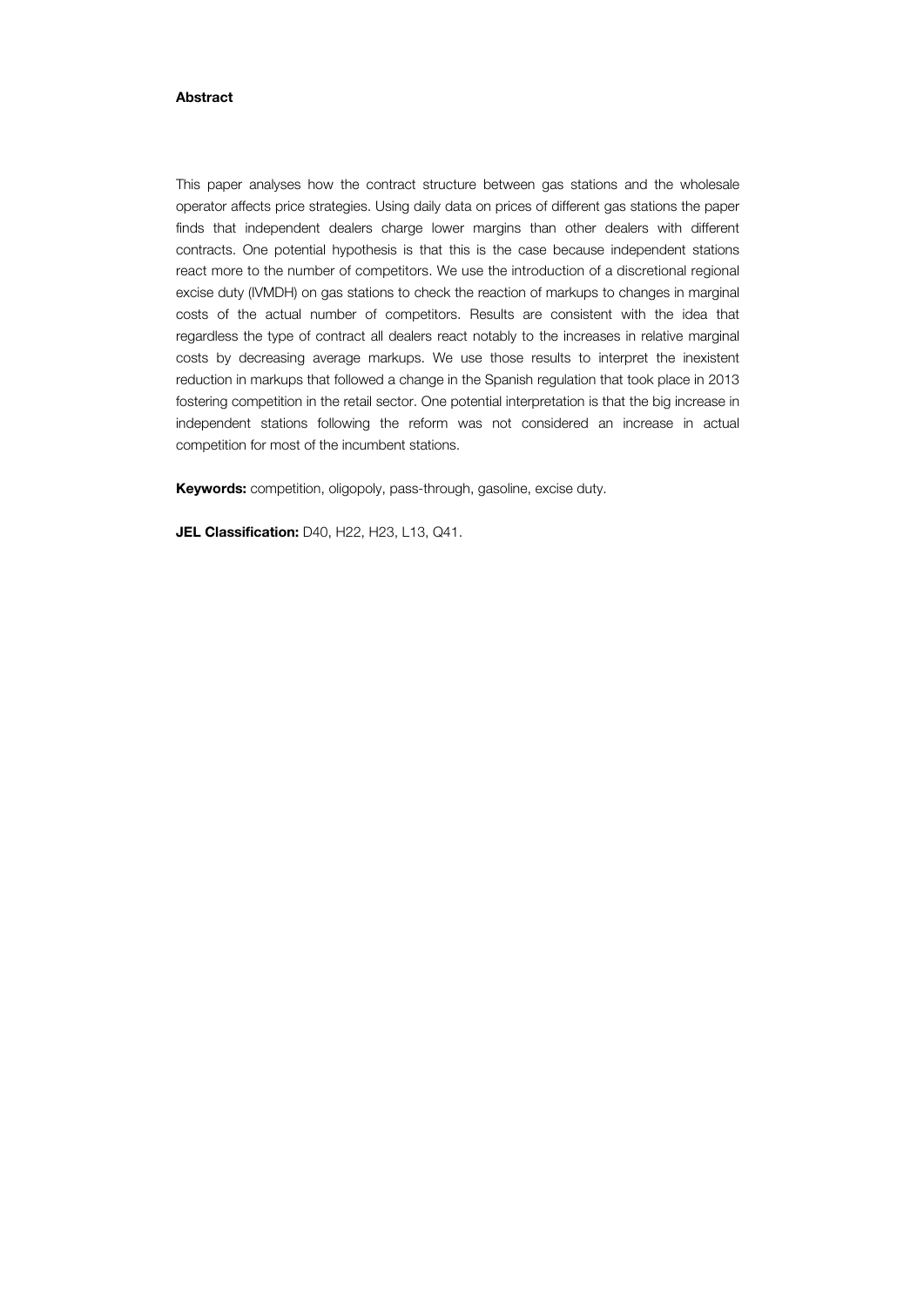#### Resumen

Este documento analiza cómo la estructura contractual entre las estaciones de servicio y el operador mayorista afecta a las estrategias de precios. Utilizando los precios diarios de las estaciones de servicio, en el documento se observa que los distribuidores independientes cobran márgenes más bajos que otras estaciones de servicio con algún tipo de contrato en exclusividad con un operador al por mayor. Una explicación posible es que las estaciones independientes reaccionan más al número de competidores. Utilizamos la introducción de un impuesto autonómico especial discrecional a los carburantes (IVMDH o céntimo sanitario) para verificar la reacción de los márgenes a cambios en los costes marginales de los competidores. Los resultados son consistentes con la idea de que, independientemente del tipo de contrato, todos los distribuidores reaccionan notablemente a aumentos relativos de los costes marginales, disminuyendo, en promedio, los márgenes. Usamos esos resultados para interpretar la reducción inexistente de los márgenes que siguió al cambio en la regulación española que tuvo lugar en 2013 para fomentar la competencia en el sector minorista. Una posible interpretación es que para la mayoría de las estaciones de servicio el importante aumento de las estaciones independientes después de la reforma no se consideró un aumento de la competencia real.

Palabras clave: competencia, oligopolio, gasolina, IVMDH.

Códigos JEL: D40, H22, H23, L13, Q41.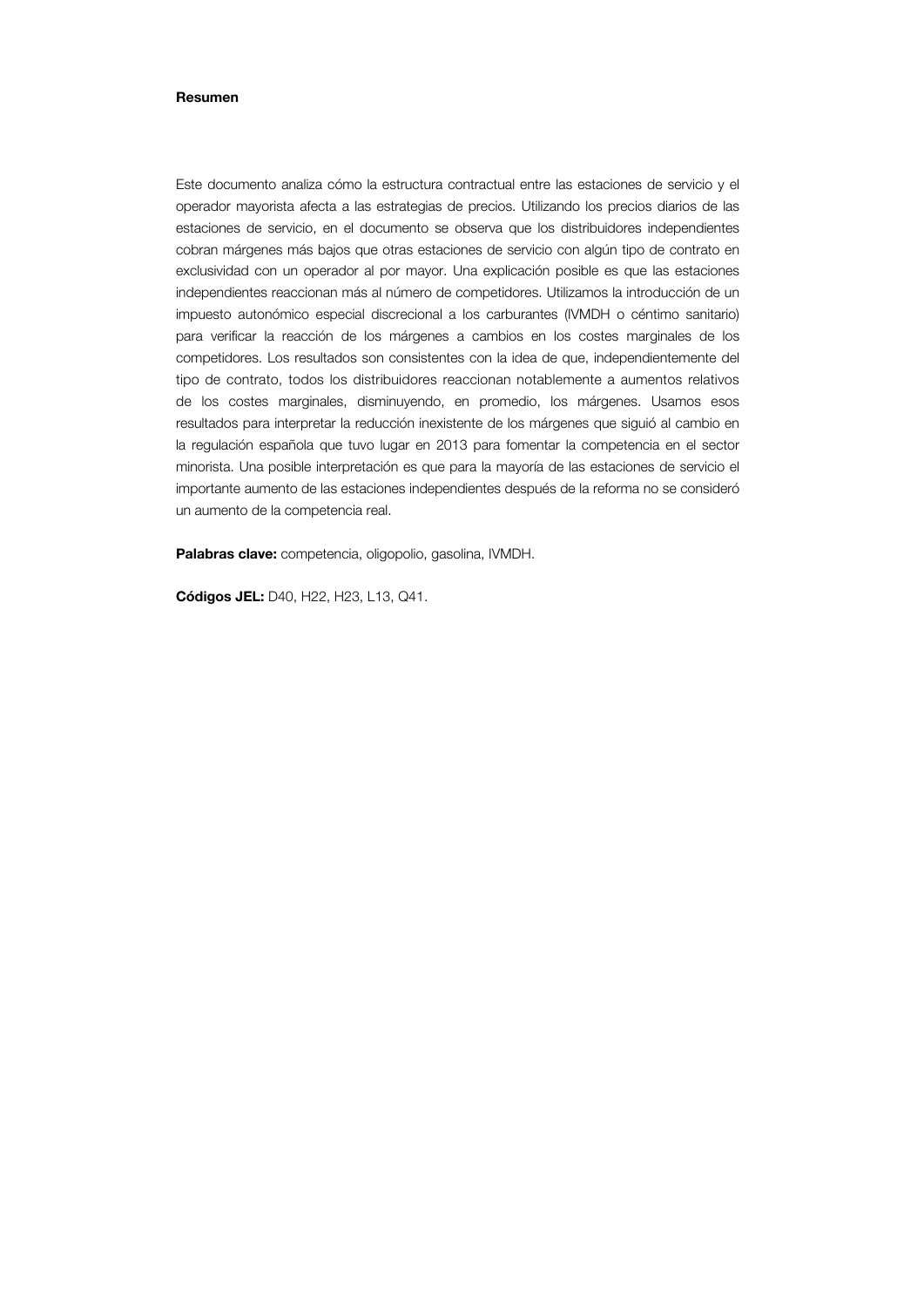#### 1 Introduction

In 2012, international oil prices reached the level of 120 \$ per barrel and, as a consequence, gasoline prices peaked.<sup>1</sup> This raise in prices increased the public concern regarding the competitive behaviour of the retail gas market and whether dealers were benefiting from positive oil price shocks. From the point of view of Spain, price setting in the retail gasoline market is relevant because eighty per cent of the sales of automotive fuel are channelled through the gas station network and according to the input output tables, manufacture of coke and refined petroleum products represent 4.9% of total household consumption and 3.6% of intermediate inputs being especially important in key sectors such as transportation (24.8% of their intermediate inputs are oil products), electricity (13.2%), chemistry (9%), mining (6.5%) and agriculture (4.2%). In the international context, the Spanish retail gasoline market is an interesting case to study market power because (1) historically, station ownership has been very concentrated among upstream suppliers; (2) Spain reacted to the raise in international oil prices by passing a new regulation with the aim of increasing competition in the retail segment.

Before the reform was implemented, there were slightly less than 9,000 gas stations in Spain, 79% of which were directly or indirectly tied to a supplier, while the other 21% were independent. Independent gas stations have no exclusive dealing arrangements with any major supplier. They are generally very competitive, driving down prices in their area. In particular, some of them operate with much lower variable costs since they do not have workers. Others, are linked to hypermarkets and chains of supermarkets (14% of the total independent gas stations) using low prices as a commercial strategy to attract consumers to their main business. Among those related to an upstream supplier, only 23% were directly managed by it (from now on this type of gas station will be called "supplier operated"), while the rest were "branded" dealers meaning they are managed by an independent operator with an exclusivity contract with one single upstream supplier that guarantees the supply of fuel. Before the reform, this type of gas station signed contracts accepting certain limitations in terms of the duration of the exclusive oil supply (usually 5 years) and in most cases accepting limitations to the possibility of setting a free price to the public. Usually, prices of dealers were set as a fixed commission per litre sold that was specified in the contract. As a result of these limitations, the proportion of gas stations that charge different prices to those recommended by the supplier operator was very low (less than 10% in most years).

The concern regarding the lack of competition (also analysed by the National Agency of Competitive Markets -CNMC in Spanish-) grew with the peak of international oil prices. Spanish government reacted to this concern and as a consequence, enacted the Royal Decree 4/2013 (RD2013) with the aim to restrict the market power of main oil suppliers. The regulation eased the entrance of independent participants in the dealer market (increasing the number of gas stations to close to 10,000) and reduced the contractual limitations of branded gas stations in terms of contractual duration and the obligation to freely set their own gas prices leading to welfare benefits for consumers.2 However, as it is shown in figure 1, after

I

<sup>1</sup> For instance gasoline prices in the Euro Area peaked from almost 600 euros/000 liter on the 3<sup>rd</sup> of January 2011 to 800 euros/000 liter on the 27<sup>th</sup> of August 2012. The increase in Spain was from 622 euros/000 liter to almost 820 euros/000 litre.

<sup>2</sup> In particular, obstacles were lifted for the establishment of gas stations in retail parks and industrial areas or estates. In turn, wholesale oil-product operators with a provincial market share of over 30% were prohibited from increasing their number of supplier operated dealers or from entering into new exclusive distribution agreements with gas stations. Furthermore, the duration of exclusive supply agreements was limited to one year, although they could be extended up to three years, and recommendations on the sale price to the public were prohibited.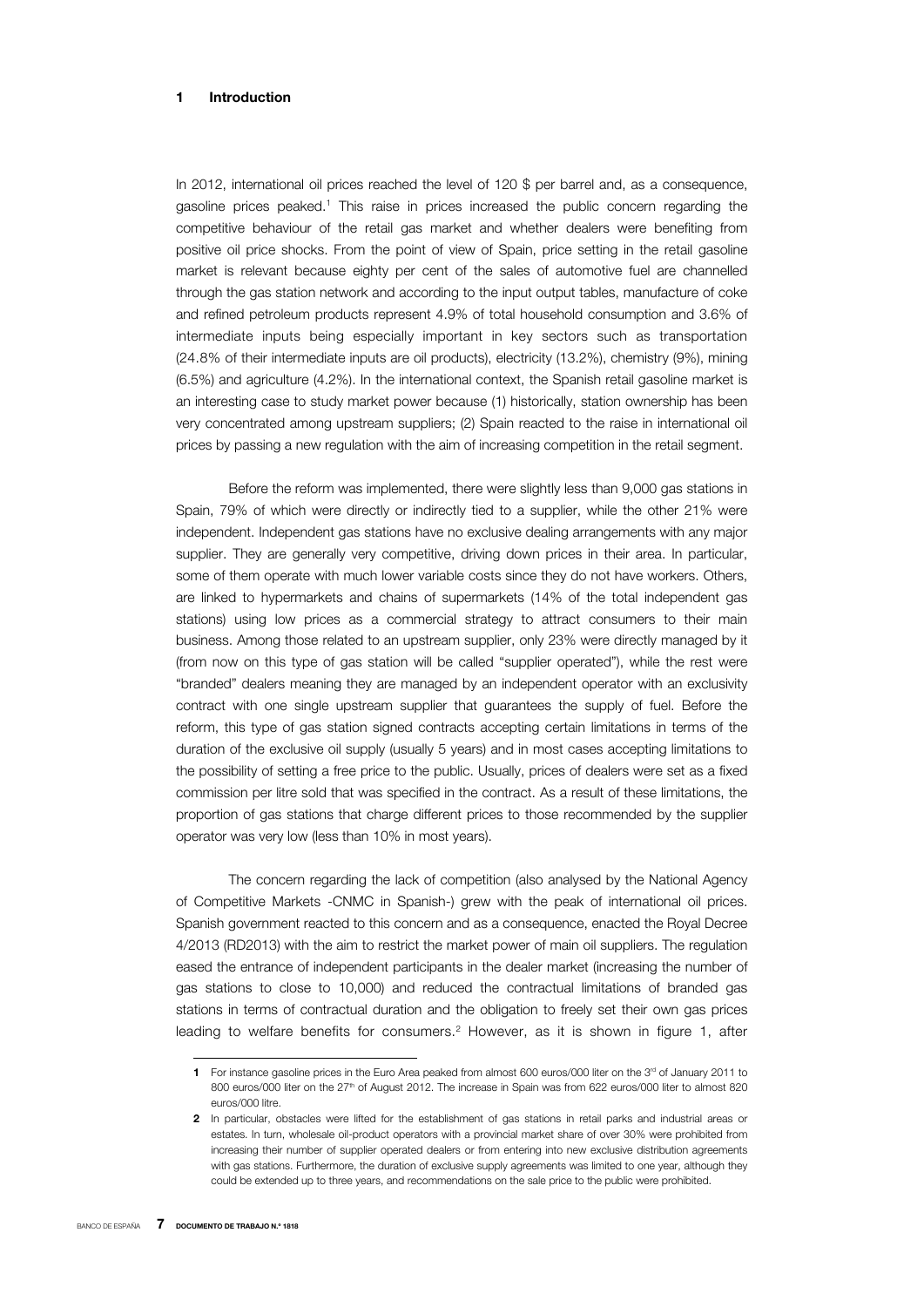the enhancement of the reform, gas price differentials between Spain and the rest of the Eurozone have remained at historical maxima (between 2 and 6 cents/liter).



### Figure 1: Difference in Euro-Super 95 prices between Spain and the Eurozone net of duties and taxes

(a) Entry into force of the RD2013

This paper first analyses how different dealers with different contractual arrangements with major suppliers set their own markups and react to increases in competition. In order to do so, we benefit from exogenous changes of regional oil consumer taxes to analyse the competitive reaction of different types of gas stations depending on the number of competitors that face different fiscal regimes as a consequence of their distance to the border of two regions. Using these results we will evaluate the effectiveness of the recent reform of the Spanish retail gas station market by analysing changes in average markups before and after the reform by each type of gas station.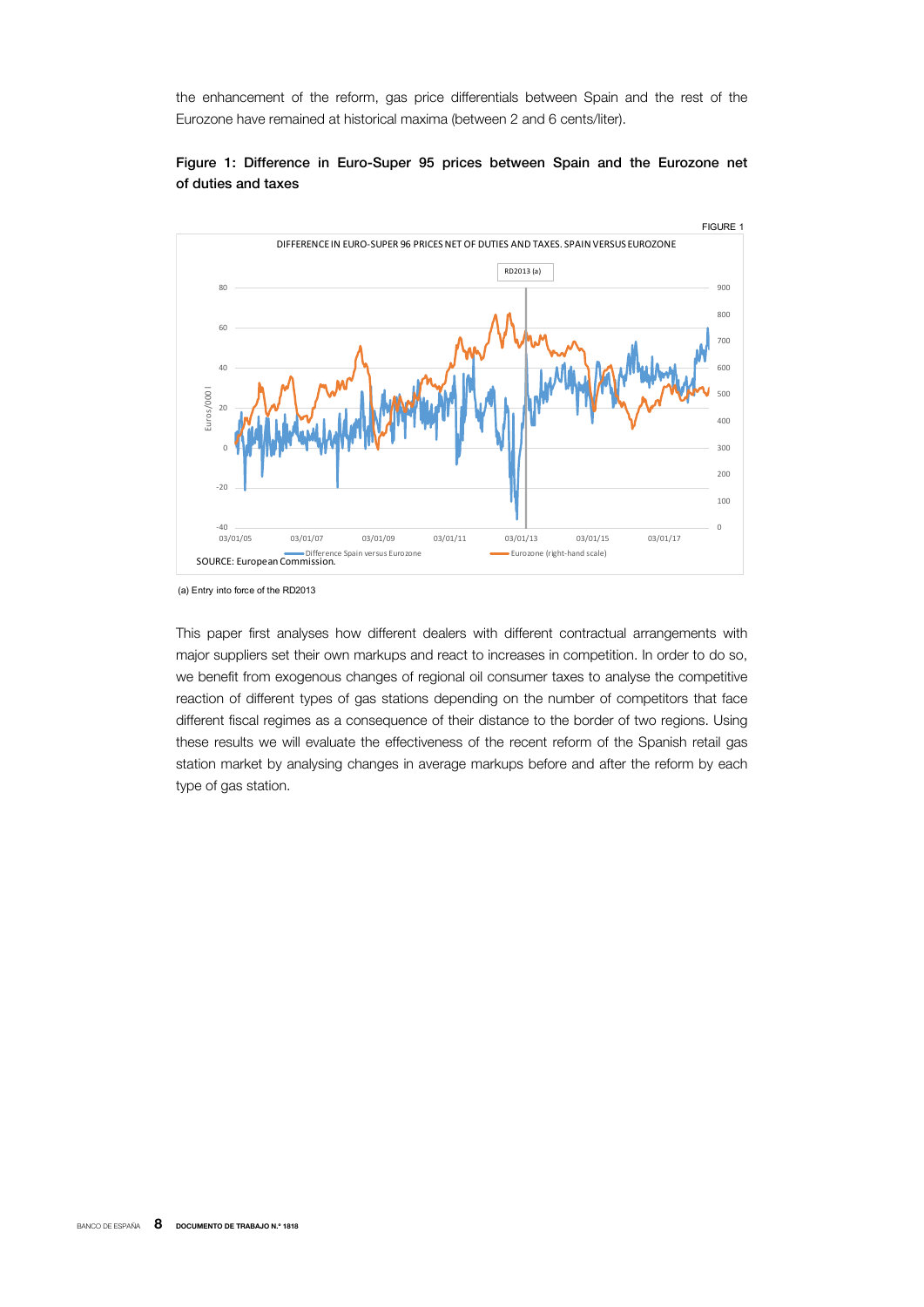#### 2 Related literature and contribution

This paper builds on previous research and relates it to other papers estimating the long run markup of different dealers and the short run asymmetric price responses to changes in wholesale prices such as Bacon (1991), Johnson (2002) and the more recent study carried out by the CNMC (2012) in where "*rockets and feathers*" behaviours were applied to the case of Spanish dealers. Basically, the results of these group of papers relates the lack of competitive behaviour with the existence of an asymmetric price response in retail prices when a rise or a fall in international costs takes place. There is empirical evidence indicating much faster response in the first case than in the second one that could reflect little effective competition in the sector. This paper relates to this kind of literature but analysing different responses by type of contract of the gas station and using a different empirical strategy to analyse the competitive behaviour.

It also relates to previous research looking at the effect of contracts on prices but using a different empirical strategy. Some papers, use the acquisitions of independent gas station chains by other vertically integrated brands, others directly relate prices to some measure of the degree of competition or to the type of contract between gas stations and oil companies and finally others take advantage of divorcement laws that ban the possibility to vertically integrate. Studies of the first type include, for example, Hastings (2004), Houde (2012), Jiménez and Perdiguero (2018) and Pennerstorfer and Weiss (2013); the second Sen (2005), Chouinard and Perloff (2007), Bello and Cavero (2008), Bello and Contín-Pilart (2010) and Hogg, Hurn, McDonald and Rambaldi (2012) and the third Barron and Umbeck (1984) and Vita (2000).

The results of the first group of papers tend to find that changing an independent dealer by a supplier operated station would lead to an increase in prices. Hastings (2004), using a sample of gas stations from Los Angeles and San Diego metropolitan areas, finds that the presence of independent gas stations reduces retail prices. Houde (2012), based on fuel market data for Quebec, points to an increase in prices following a vertical merger between two companies, as well as Pennerstorfer and Weiss (2013). Jiménez and Perdiguero (2018) find that the Disa-Shell merger did not affect prices in the Canaries, since the latter were already close to monopoly levels. Similarly, those papers in the second group find that vertically integrated dealers charge higher prices. Sen (2005), using gas station data for 11 Canadian cities, negatively relates the retail prices to the aggregate market share of independent gas stations. Hogg et al. (2012) arrive at a similar result with information for the south-east region of Queensland in Australia. They find that, controlling for the cost of oil and the demographic changes in different localities, independent gas stations are characterised by low prices, while brands are associated with higher prices, and that the vertical structure of the market dictates the level of prices. Meanwhile, Chouinard and Perloff (2007), using data for 48 US states, find that differences in prices between states can be attributed to variations in demand and also to differences in taxation, environmental regulation and market power. For Spain, Bello y Cavero (2008) find that the prices of independent gas stations are lower than those related to an upstream supplier and that the prices of gas sold at gas stations branded dealers are higher than if the gas station is a supplier operated. Meanwhile, Bello and Contín-Pilart (2010), using a sample of gas stations covering the whole of Spain, apart from the Canary Islands, find that the distance to the nearest petrol station does not have a significant effect on the prices set by a petrol station, but that the presence of independent petrol stations intensifies the competition.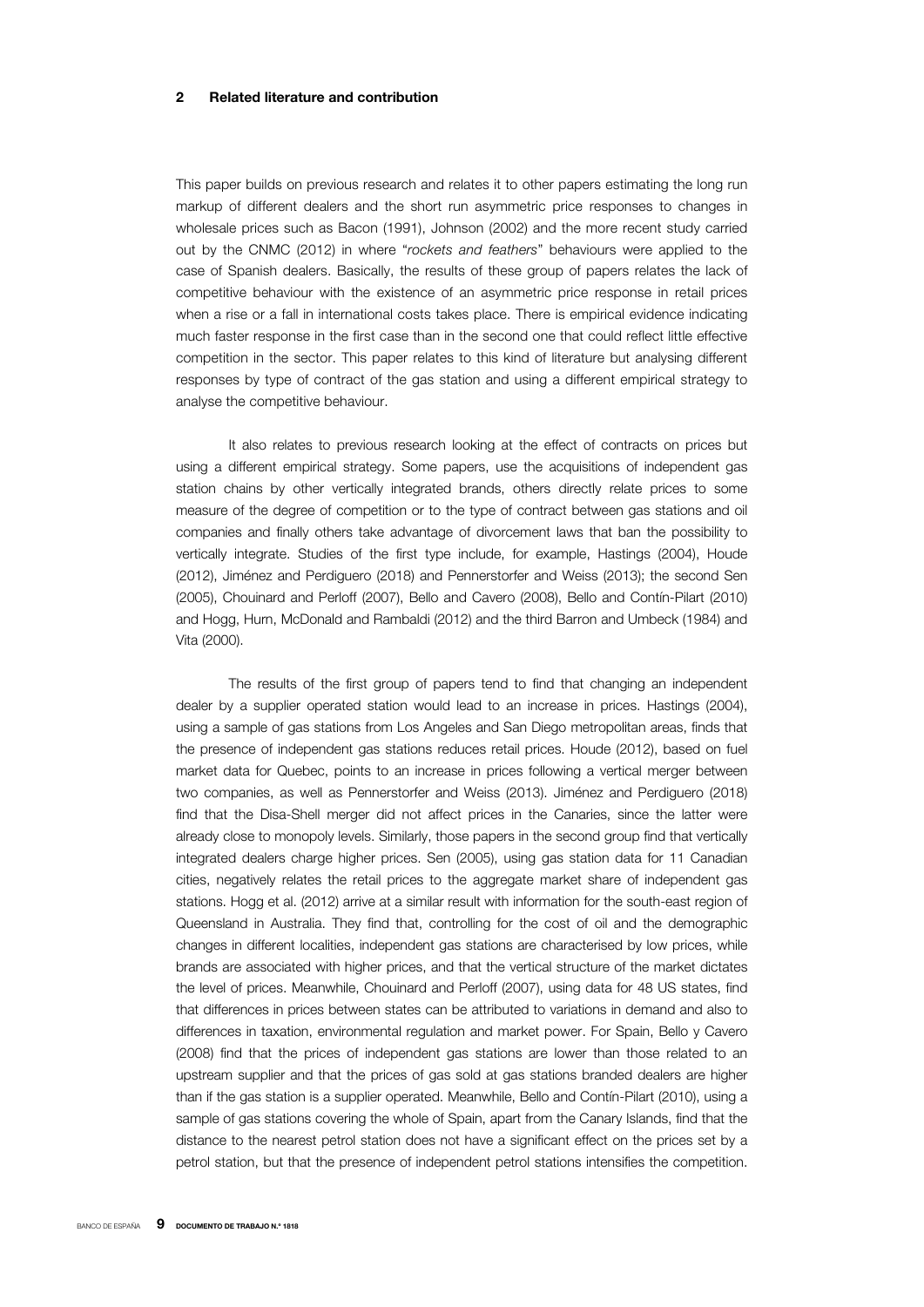Finally, the third group of studies take advantage of divorcement legislations that in some US states banned the control of gas stations by oil companies. Both Barron and Umbeck (1984) and Vita (2000) find that divorcement laws caused an increase in retail fuel prices, since the effect of the application of a double mark-up by gas stations that were not vertically integrated predominated over the effect of the increase in competition. In a sense banning the vertical merge produced a loss in efficiency.

Finally, it relates to some papers analysing the effect of the introduction of the regional levy on prices and quantities of gasoline sold. The most closely related is Stolper (2016) and Romero-Jordán, Jorge and Álvarez (2013). Their results suggest that service stations located in regions with higher indirect taxes use their pricing policy to offset the negative effects of fuel tourism. Also, Leal, López-Laborda and Rodrigo (2009) investigate whether the differences in automotive diesel prices between regions, arising from the application of the IVMDH, have any effect on the decisions of individuals regarding the region in which to purchase fuel. Differently to those papers, our paper describes the effect on prices by type of upstream relationship in all region in Spain.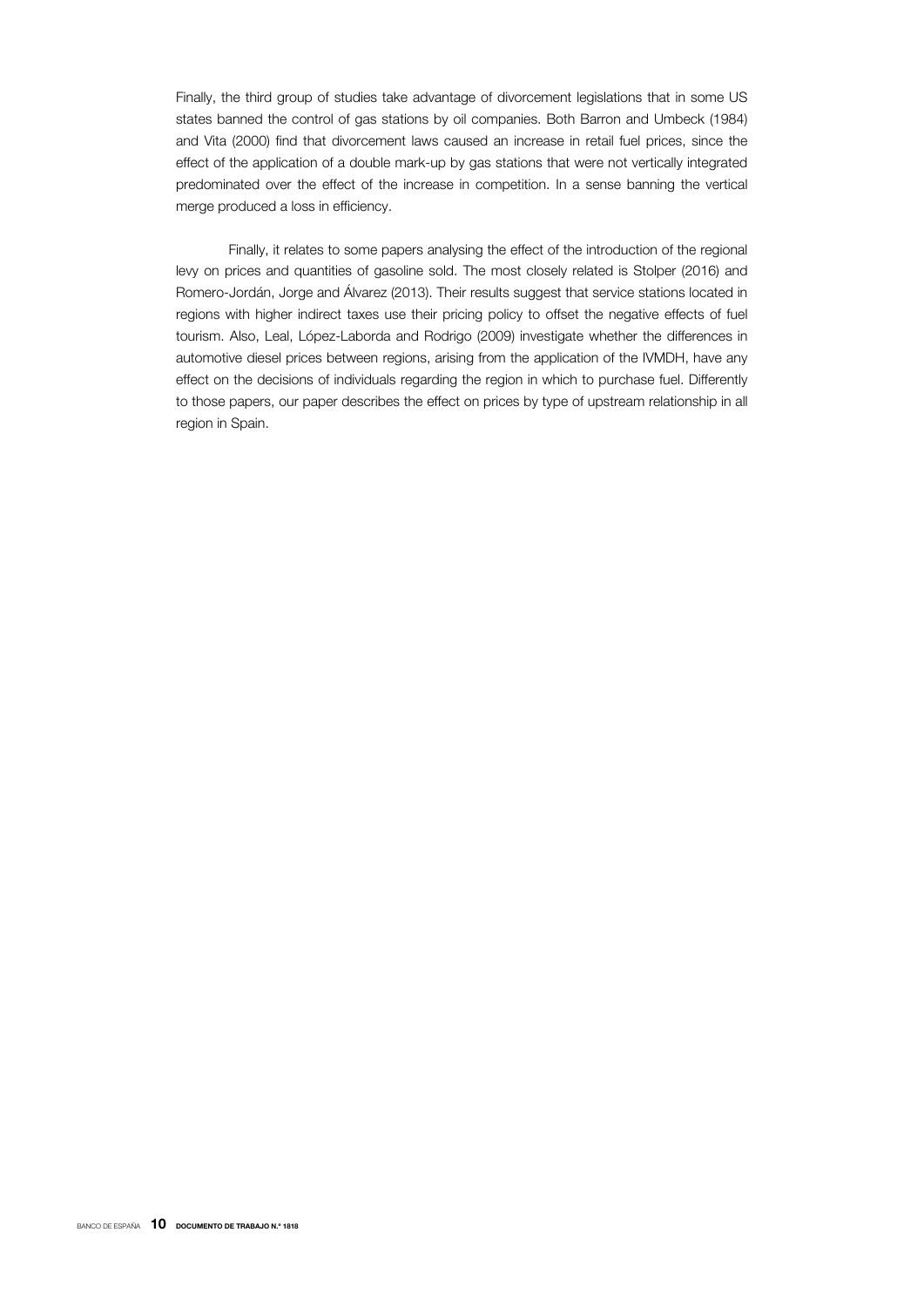#### 3 Data

The database is made up of individual prices for 95 octane gas notified to the Ministry of Energy, Tourism and the Digital Agenda by gas stations and suppliers of oil-related products for each facility in their distribution network, including all those with which they have some kind of link. These prices are daily prices for sales to the general public, without taking into account card discounts, exchangeable points and discounts given by other means. Gasoline stations are required to send information on the prices they charge every Monday and whenever they change them, with maximum advance notice of three days with respect to the date of application of the new prices and minimum notice of one hour before the new prices are effectively applied. This obligation also applies to suppliers, although the prices they report may be final prices or recommended prices, depending on the type of management arrangements for the gas station. At the same time, in the event of closure of the gas station for any reason (holidays, building work, etc.) the Ministry of Industry, Energy and Tourism must be advised.

The period considered is January 1st 2011 to December 31st 2017. This encloses almost 10,000 fuel stations distributed along the Spanish territory.<sup>3</sup> On the one hand, the price series used are pre-tax prices which have been calculated by deducting taxes from the sales prices. The purpose of this decision is to eliminate the possible distortions generated by local taxes differences. On the other hand, the wholesale prices used are the gas prices in international markets.4

In addition to the price for sales to the general public and the date on which it is changed, information is also available on the location of the gas station (its address, longitude and latitude, including the side of the road on which it is situated). Finally, we have the information regarding the type of contract that the gas station has with respect to the major supplier. There are three types of contract arrangements. "Independent" gas stations have no exclusive dealing arrangements with any major supplier. Gas stations directly operated to a supplier ("supplier operated") and "branded" dealers meaning a management by an independent operator with an exclusivity contract that guarantees the supply of fuel with one single supplier.

I

<sup>3</sup> Except Canary and Balearic Islands, Ceuta and Melilla.

<sup>4</sup> Weighted average of Premium Unleaded Gasoline 10 ppm CIF MED (Platts) Quotes and Premium Unleaded Gasoline 10 ppm Cargoes CIF NWE (Platts) Quotes.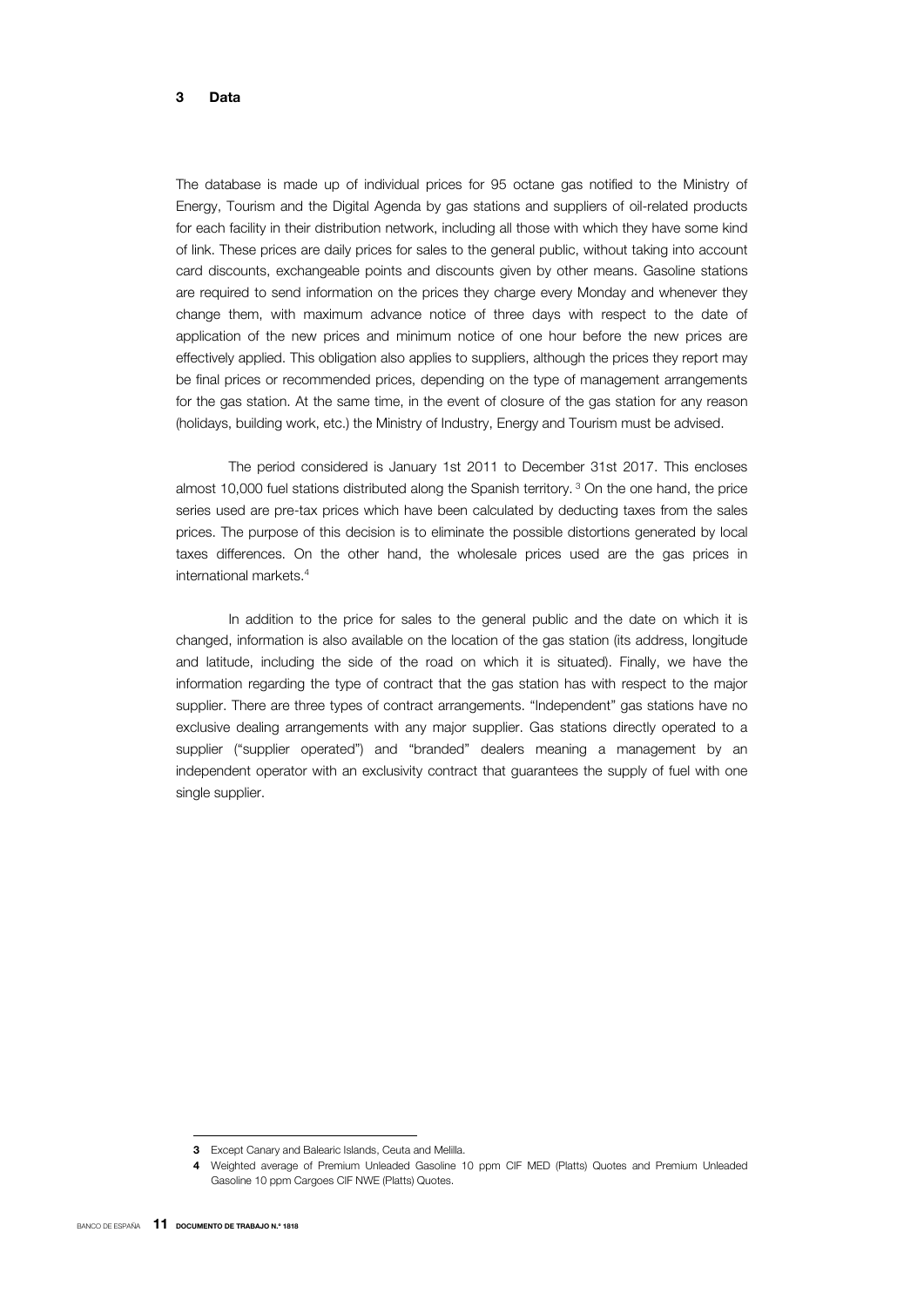#### 4 Empirical strategy

Table 1 estimates differences of markups, defined as the final price of the product minus the international price of its main input, by type of contract following equation (1):

$$
p_{i,t} - gas_t = cte + \sum_{j=\{branded, supplier\}} \alpha(j) * contract(j)_{i,t} + \beta comp_{i,t} + \gamma_{i,t} + \varepsilon_{i,t} \tag{1}
$$

where,  $p_{i,t}$  refers to the level of the retail gas price in euros per liter before taxes of the  $i$  station at the  $t$  period and  $gas_t$  to the wholesale price at the  $t$  period in international markets. The two dummy variables  $contract_i$  are set equal to one when the contract subscribed by the  $i$  station corresponds with the type of contract  $j$  and their values are zero in any other case. In order to capture differences in the demand by location and time we incorporate a variable than varies by station and time captured by  $\gamma_i$ , and the number of competitors  $comp_{i,t}$  defined as the number of gas stations within a radium of 15 km depending on the Euclidean distance that separate them. The final term  $\varepsilon_{i,t}$ , is a random error term. In this setting, the constant is the average markup for independent dealers and average markups for branded and supply operated stations is characterized by  $cte + a_i$ .

As it is observed in column 1 to 4 of table 1, independent dealers are the ones setting lower markups (14 cents/liter in average over the analyzed period) and markups of supplier

TABLE 1

|                                     | First<br>Specification | Second<br>Specification | Third<br>Specification | Fourth<br>Specification |
|-------------------------------------|------------------------|-------------------------|------------------------|-------------------------|
| STABLE LONG RELATION SHIPS          |                        |                         |                        |                         |
| Dependent variable:                 |                        |                         |                        |                         |
| $p_{i,t}$ -gas <sub>t</sub>         |                        |                         |                        |                         |
| Competitors $_{11}$                 | $-0.0000548***$        | $-0.0000662***$         | 0.000000887            | 0.00000587              |
|                                     | (0.000)                | (0.000)                 | (0.975)                | (0.84)                  |
| Contract,                           |                        |                         |                        |                         |
| <b>B</b> randed dealer              | 0.0269746***           | 0.0277505***            | 0.0265198***           | 0.0272814***            |
|                                     | (0.000)                | (0.000)                 | (0.000)                | (0.000)                 |
| Supplier operated dealer            | 0.0253902***           | $0.02584***$            | 0.025651 ***           | 0.0261756***            |
|                                     | (0.000)                | (0.000)                 | (0.000)                | (0.000)                 |
| CONSTANT                            | 0.15043741(a)          | 0.15059596(a)           | $0.1475661***$         | 0.1468385***            |
|                                     |                        |                         | (0.000)                | (0.000)                 |
| Daily fixed effects                 | Yes                    | Yes                     | No                     | <b>No</b>               |
| M unicipality fixed effects         | Yes                    | No                      | No                     | No                      |
| Zip code fixed effects              | No                     | Yes                     | No                     | <b>No</b>               |
| Daily and muncipality fixed effects | No                     | No                      | Yes                    | <b>No</b>               |
| Daily and zip code fixed effects    | No                     | No                      | <b>No</b>              | Yes                     |
| Number of observations              | 21156573               | 21190843                | 21156573               | 21190843                |
| Adjusted $R^2$                      | 0.505                  | 0.522                   | 0.637                  | 0.633                   |
| Prob > F                            | (0.000)                | (0.000)                 | (0.000)                | (0.000)                 |
|                                     |                        |                         |                        |                         |

#### STABLE LONG RELATIONSHIPS

SOURCE: Author's calculations.

Robust p-values standar errors are reported in parenthesis. The asterisks \*, \*\* and \*\*\* indicate significance at a confidence level of 90%, 95% and 99%, respectively.

(a) These constants correspond to the average of predicted values for the dependent variable in the correspondent regression c Hence, it is not fully comparable with the estimated constants for the others two especifications where there is a baseline for a specific day and a particular geographic zone.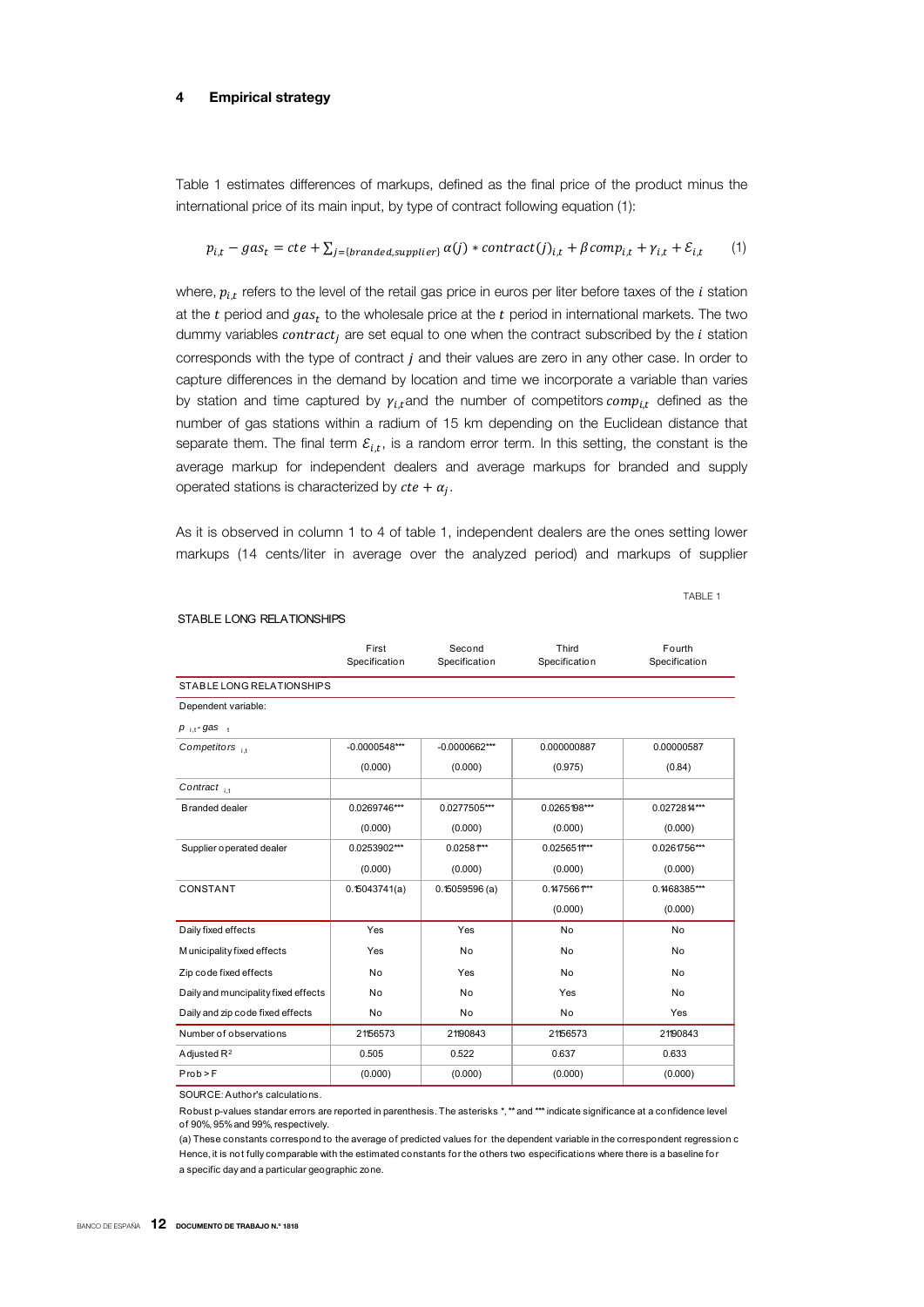operated and branded dealers are higher and very similar to each other (around an additional 2.5 cent/liter).

There are several reasons why independent dealers might operate with lower markups. In particular, different types of stations might be offering different products, being the branded and supplier operated gas station those that offer alternative services that also require to run up higher operational costs (notice that many independent stations do not offer other services and they might even operate without employees). On the other hand, independent dealers might be cross subsidizing their sales with revenues of other businesses such as in the case of the stations linked to supermarkets. Finally, supplier operated and branded stations might be not adjusting prices to the real competitive pressure of each individual station.

In the following section the paper explores more in depth whether this last hypothesis might be at play checking whether different dealers react differently to increasing real competition.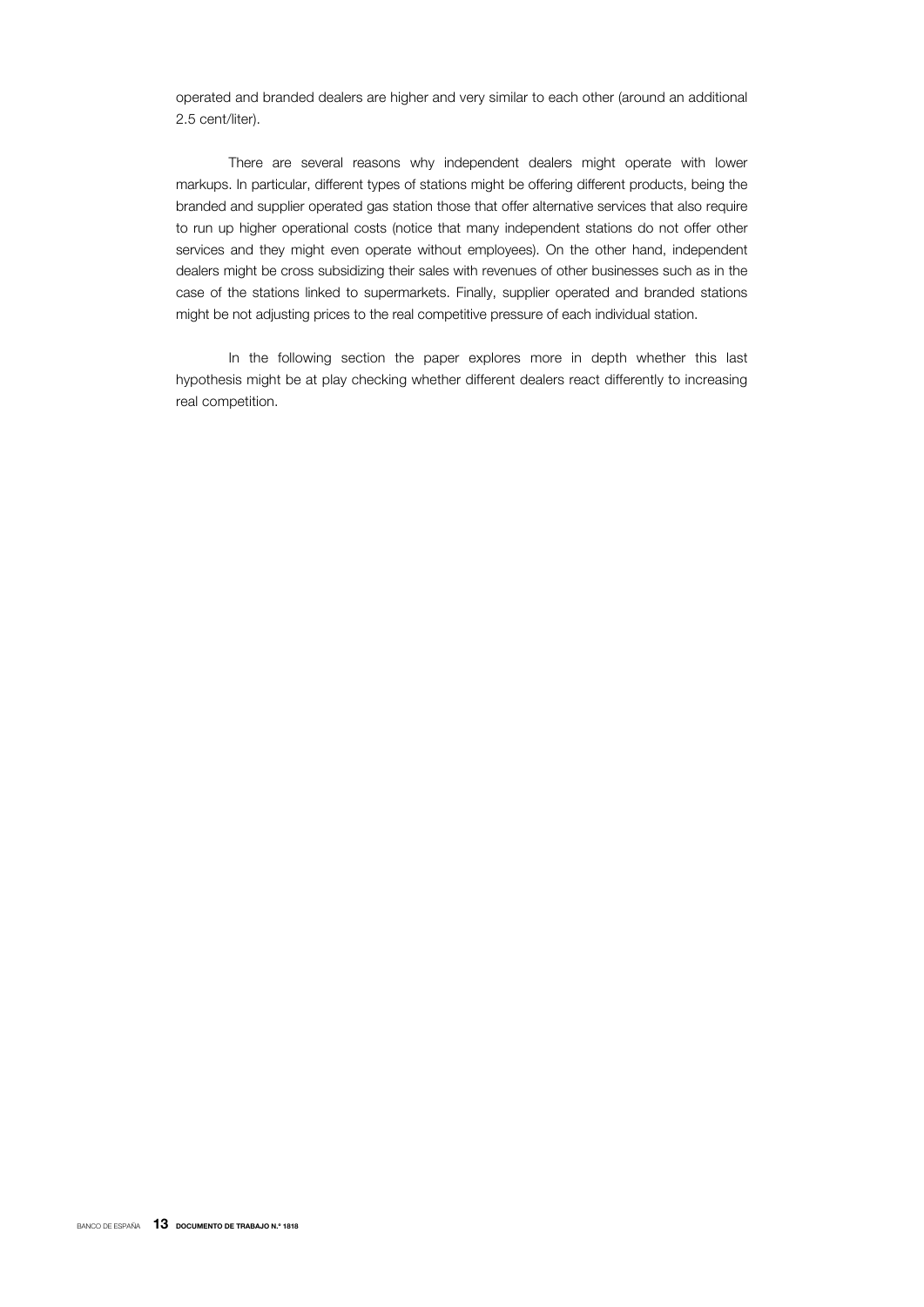#### 5 Reaction to real change in competition: discretional regional excise duties

This section analyzes whether competition affects differently gas stations with different contract structure following equation (2):

$$
p_{i,t} - gas_t = \sum_{j=\{branded, supplier\}} \beta(j) \, comp_{i,t} * contract(j)_{it} + \mu_i + \delta_t + \mathcal{E}_{i,t} \tag{2}
$$

In this setting we incorporate a fixed effect by gas station  $\mu_i$  and daily dummies  $\delta_t$ . As a consequence, the coefficients  $\beta(j)$  identifies the change in markups due to a change in the number of competitors per type of contract.

Column 1 of table 2 shows that, the increase in the number of competitors decreases markups to all types of dealers. Nevertheless, competition affects more importantly independent than non-independent dealers since increasing 10 additional competitors in the radius of 15 km decreases by 0.6 cent /liter the markup of independent dealers, while it decreases by 0.4 cent /liter the markup of the other two types of gas stations. In any case, one should notice that the change in markups due to competition appears to be very small. This small reaction and the differential effect among types of gas stations could be attributed to an endogenous location strategy of different types of gas stations. Indeed, opening a new station is not an easy task and the distribution of independent and non-independent stations is not random since many independent stations are located outside a city where could be easier to obtain a new license. Also, it is not clear that any new station competes with the rest of gas stations that were located in the area if they were offering different products. On this regard, despite the suggestive evidence in column 1, it is not appropriate to conclude that an exogenous increase in competition might weakly affect to all dealers and especially to independent ones.

In order to have a cleaner natural experiment on this regard we are going to exploit exogenous changes in marginal costs of actual competitors by different types of gasoline dealers. In particular, we are going to use the effect on prices of a discretional regional excise duty (IVMDH) on competing gas stations. After 2002, regional governments were allowed to impose a tax on the fuel sold. Most of the regions only decided to use this possibility during the last recession as a way to alleviate their fiscal problems. That is the reason why, within a particular local market, the imposition of this tax is exogenous to economic conditions.

The IVMDH is an excise duty levied on the volume of fuel sold. It was introduced in 2002 in order to increase the revenues of the regional (autonomous) governments. The tax has two tranches: a State tranche and a regional one (the latter popularly known as the "health cent"). Under the State tranche the tax has been levied on gas at the rate of 2.4 cent /liter ever since its introduction. The regional governments, meanwhile, may decide to establish a regional rate of tax subject to a ceiling that is currently set at 4.8 cent /liter.<sup>5</sup> The rates at which the regional tranche of the IVMDH is charged on gas, and the changes made since the introduction of the tax, are set out in table 3.

I

<sup>5</sup> This amounts between 0% and 5% of the total gross price of gas and could amount 30% of the markup. Before 2012, the regional tranche was paid by the retail dealer while after 2012 was the supplier who distributed the gas who had to liquidate it after being reimbursed by the owner of the gas station at the moment of purchase.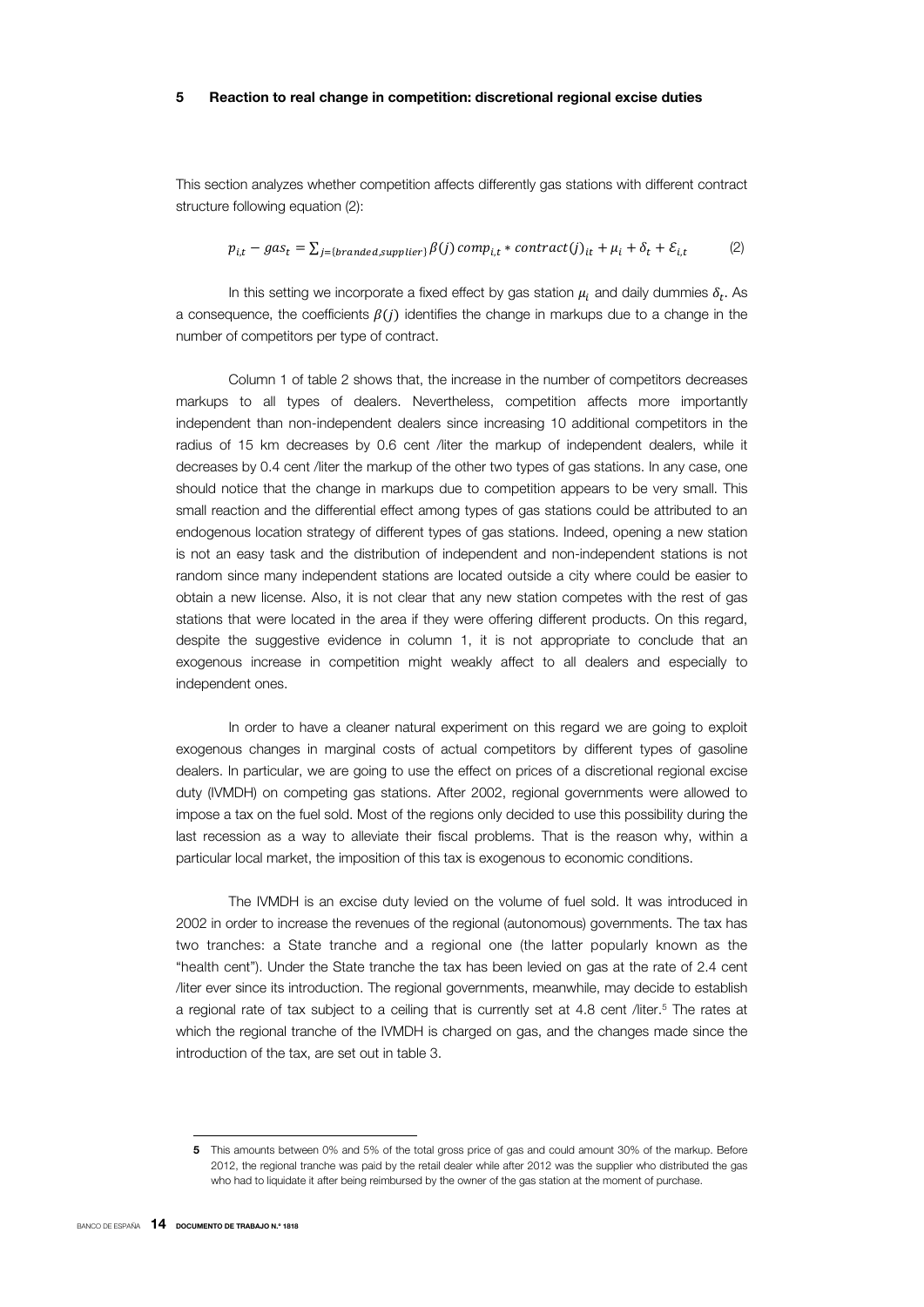#### TABLE 2

#### STABLE LONG RELATIONSHIPS

|                                          | First<br>Specification | Second<br>Specification | Third<br>Specification |
|------------------------------------------|------------------------|-------------------------|------------------------|
| STABLE LONG RELATIONSHIPS                |                        |                         |                        |
| Dependent variable:                      |                        |                         |                        |
| $p_{i,t}$ -gas <sub>t</sub>              |                        |                         |                        |
| Total competitors in                     |                        | $-0.000279***$          |                        |
|                                          |                        | (0.000)                 |                        |
| Independent dealer                       | $-0.000401$ **         |                         | -0.0003942***          |
|                                          | (0.000)                |                         | (0.000)                |
| <b>Branded dealer</b>                    | $-0.000239***$         |                         | $-0.000232***$         |
|                                          | (0.000)                |                         | (0.000)                |
| Supplier operated dealer                 | $-0.0002797***$        |                         | $-0.0002719***$        |
|                                          | (0.000)                |                         | (0.000)                |
| Competitors with fiscal disadvantage i.t |                        | 0.00000215***           |                        |
|                                          |                        | (0.757.000)             |                        |
| Independent dealer                       |                        |                         | 0.0000485***           |
|                                          |                        |                         | (0.004.000)            |
| <b>Branded dealer</b>                    |                        |                         | 0.0000439              |
|                                          |                        |                         | (0)                    |
| Supplier operated dealer                 |                        |                         | $-0.0000429***$        |
|                                          |                        |                         | (0.000)                |
| Competitors with fiscal advantage i.t    |                        | $-0.0023408***$         |                        |
|                                          |                        | (0.000)                 |                        |
| Independent dealer                       |                        |                         | $-0.0025289***$        |
|                                          |                        |                         | (0.000)                |
| <b>Branded dealer</b>                    |                        |                         | $-0.001867***$         |
|                                          |                        |                         | (0.000)                |
| Supplier operated dealer                 |                        |                         | $-0.0026567***$        |
|                                          |                        |                         | (0.000)                |
| Fixed effects in petrol stations         | Yes                    | Yes                     | Yes                    |
| Fixed effects in day                     | Yes                    | Yes                     | Yes                    |
| Number of observations                   | 21190762               | 21190762                | 21190762               |
| Adjusted R <sup>2</sup>                  | 0.645                  | 0.647                   | 0.647                  |
| Prob > F                                 | (0.000)                | (0.000)                 | (0.000)                |

SOURCE: Author's calculations.

Robust p-values standar errors are reported in parenthesis. The asterisks \*, \*\* and \*\*\* indicate significance at a confidence level of 90%, 95% and 99%, respectively.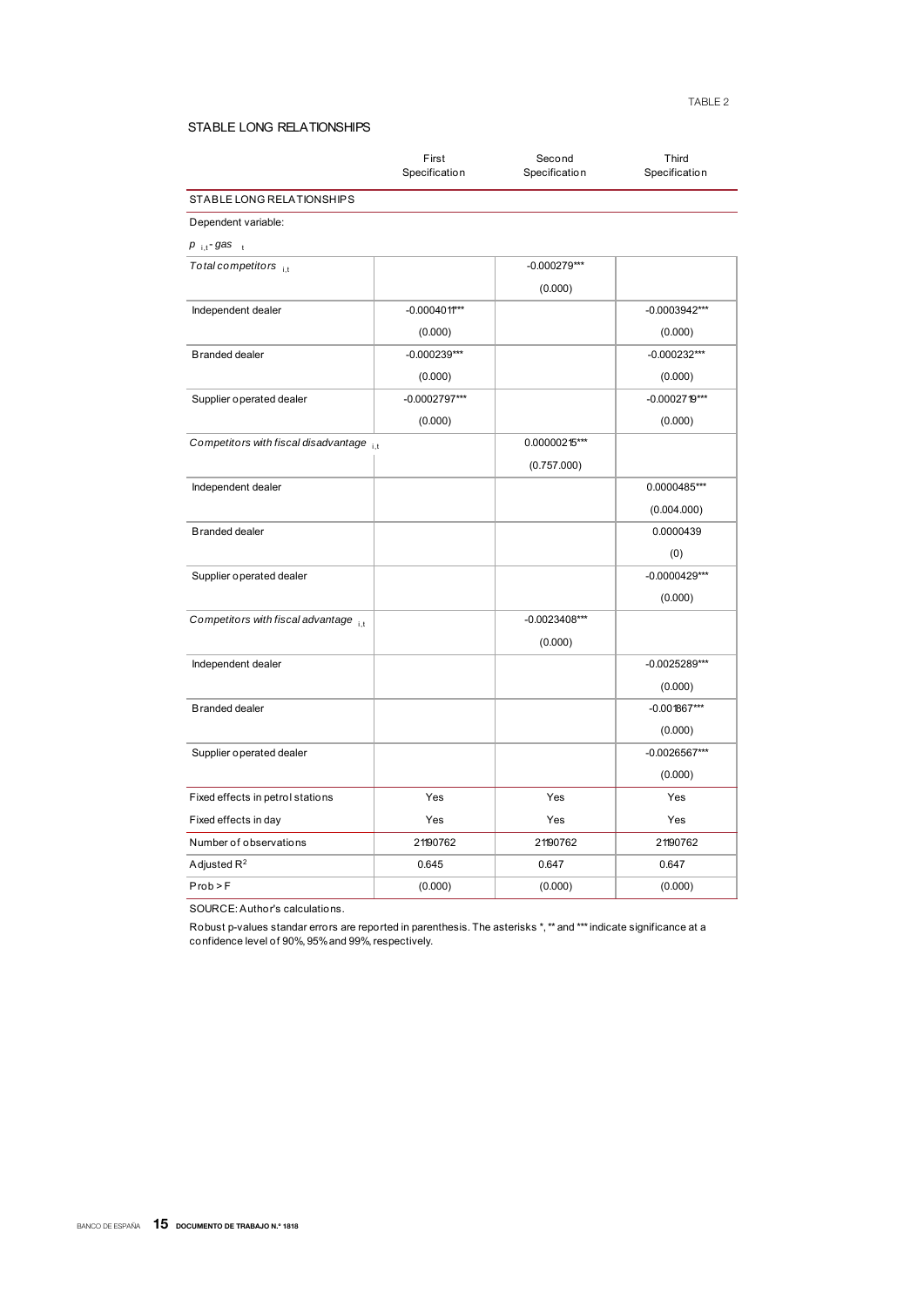#### REGIONAL TRANCHE OF HYDROCARBON RETAIL SALES TAX (a) TABLE 3

|                         | Gasoline                                 |                           |         |                           |  |  |
|-------------------------|------------------------------------------|---------------------------|---------|---------------------------|--|--|
|                         | Introduction of regional<br><b>IVMDH</b> |                           | Change  |                           |  |  |
|                         | Date                                     | Rate<br>(€/000<br>litres) | Date    | Rate<br>(€/000<br>litres) |  |  |
| Andalusia               | 10/7/10                                  | 24                        | 23/6/12 | 48                        |  |  |
| Aragon                  | 1/1/16                                   | 24                        |         |                           |  |  |
| Asturias                | 1/1/04                                   | 24                        | 1/1/13  | 48                        |  |  |
| <b>Balearic Islands</b> | 1/5/12                                   | 48                        |         |                           |  |  |
| Cantabria               | 2/6/12                                   | 48                        | 1/1/14  | 24                        |  |  |
|                         |                                          |                           | 1/1/15  | $\Omega$                  |  |  |
| Castile-la Mancha       | 1/1/06                                   | 24                        | 1/5/12  | 48                        |  |  |
| Castile-Leon            | 1/3/12                                   | 48                        | 1/1/15  | 16                        |  |  |
|                         |                                          |                           | 1/1/16  | $\Omega$                  |  |  |
| Catalonia               | 1/8/04                                   | 24                        | 1/4/12  | 48                        |  |  |
| Valencia                | 1/1/06                                   | 24                        | 10/1/12 | 48                        |  |  |
| Extremadura             | 1/1/11                                   | 24                        | 29/6/12 | 48                        |  |  |
|                         |                                          |                           | 1/4/15  | 38                        |  |  |
| Galicia                 | 1/1/04                                   | 24                        | 1/1/14  | 48                        |  |  |
| Madrid                  | 1/8/02                                   | $\mathbf{1}$              | 1/1/03  | 17                        |  |  |
| Murcia                  | 1/1/11                                   | 24                        | 1/11/12 | 48                        |  |  |
| Navarre                 | 1/7/12                                   | 24                        | 1/1/14  | $\Omega$                  |  |  |
|                         |                                          |                           | 1/1/16  | 24                        |  |  |
|                         |                                          |                           | 1/1/17  | 0                         |  |  |
| <b>Basque Country</b>   |                                          |                           |         |                           |  |  |
| Rioja                   |                                          |                           |         |                           |  |  |

#### SOURCE: BE calculations

a. Not applicable in the Canary Islands, Ceuta or Melilla. No data is shown for the regions that do not levy tax under the regional tranche.

As this table shows, the importance of the "health cent" has been increasing over time with the goal to reduce the regional deficits. The first regional government to introduce the health cent was Madrid in 2002. In 2012, a large number of regional governments introduced or increased the "health cent", generally up to the top rate permitted. Indeed by the end of the year all regions levied the tax with the exception of Aragon, the Basque Country and La Rioja.<sup>6</sup>

With the location information of gas stations competitors can be divided among those who have a fiscal advantage, those who have disadvantage and those who are treated with the same fiscal system. As an example, see figure 2, for the case of gas stations in the Spanish region of Navarra and bordering regions on the 1<sup>st</sup> of July.

I

<sup>6</sup> Although tax was levied in Navarra between July 2012 and December 2013 and between January 2016 and December 2016.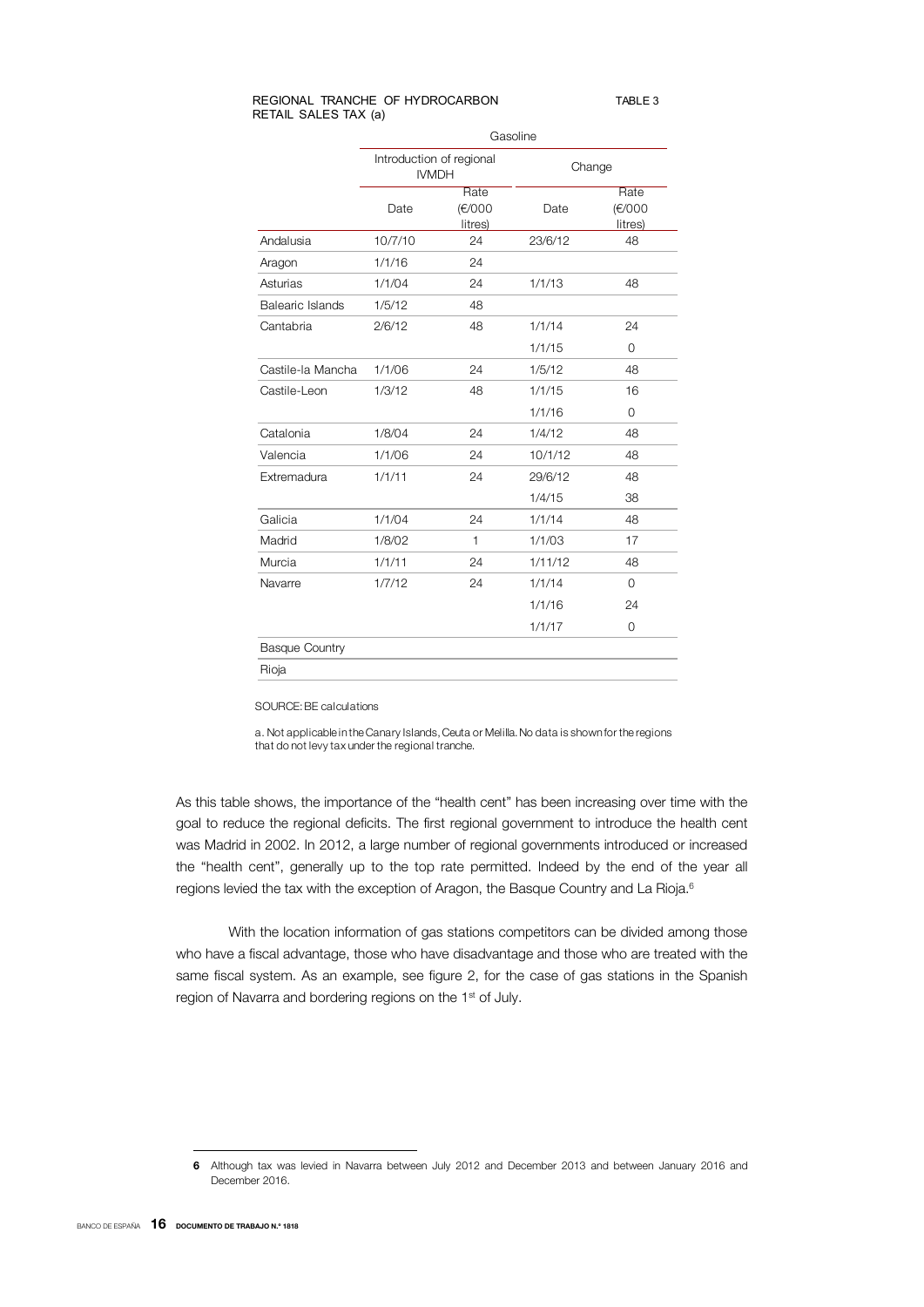LOCATION OF GAS STATIONS IN NAVARRA AND BORDERING REGIONS



FIGURE 2

SOURCE: Author's calculations.

Empirically, the paper analyzes the change in the markup before and after the introduction of the levy according to equation (3):

$$
p_{i,t} - gas_t = \sum_{j=\{branded, supplier\}} \beta(j) \, comp_{i,t} * contract(j)_{it} +
$$

$$
+ \sum_{j=\{branded, supplier\}} \beta(j) \, comp_{i,t}^{Lower\, IVMDH} * contract(j)_{it} +
$$

$$
+ \sum_{j=\{branded, supplier\}} \beta(j) \, comp_{i,t}^{Higher\, IVMDH} * contract(j)_{it} +
$$

$$
+ \sum_{j=\{branded, supplier\}} \beta(j) \, comp_{i,t}^{Higher\, IVMDH} * contract(j)_{it} +
$$

$$
\mu_i + \delta_t + \mathcal{E}_{i,t}
$$
(3)

where  $\mathit{comp}_{i,t}^{\mathit{Lower\;IVMDH}}$  is the number of competitors that face a fiscal advantage and  $\mathit{comp}_{i,t}^{\mathit{Higher\ IVMDH}}$  is the number of competitors that face a fiscal disadvantage.

Column 2 in table 2 shows that gas stations that are at the border and have a fiscal disadvantage tend to reduce their markups. The economic magnitude of this decrease is similar to the size of the imposed tax. This is the case because in average gas stations have 8 competitors with fiscal advantage, hence the coefficient of 0.23 must be multiplied by this amount to reach 2 cents /liter. The results are consistent by those obtained in Stolper (2016) and Romero-Jordán, Jorge and Álvarez (2013) and suggesting that service stations located in regions with higher indirect taxes offset this disadvantage by decreasing markups. On the other hand, those who have advantage do not react much to the change. Notice that despite facing a positive and statistically significant coefficient, the economic magnitude is not relevant since it is 0.005 cent /liter. This no-reaction is consistent with the previous reaction of levied gasoline stations since those affected by the levy were the ones who decreased their markups, as a consequence it was not necessary for those with a fiscal advantage to react at all.

Column 3 does the same exercise but distinguishing by type of gas station. We observe a similar result regardless the type of contract that the gas station has with respect the upstream supplier. In particular, both independent and supplier operated dealers decrease their margins by 0.25 cent /liter and 0.26 cent /liter respectively, while those branded stations reduced slightly less 0.19 cent /liter. On the other hand, regardless the type of contract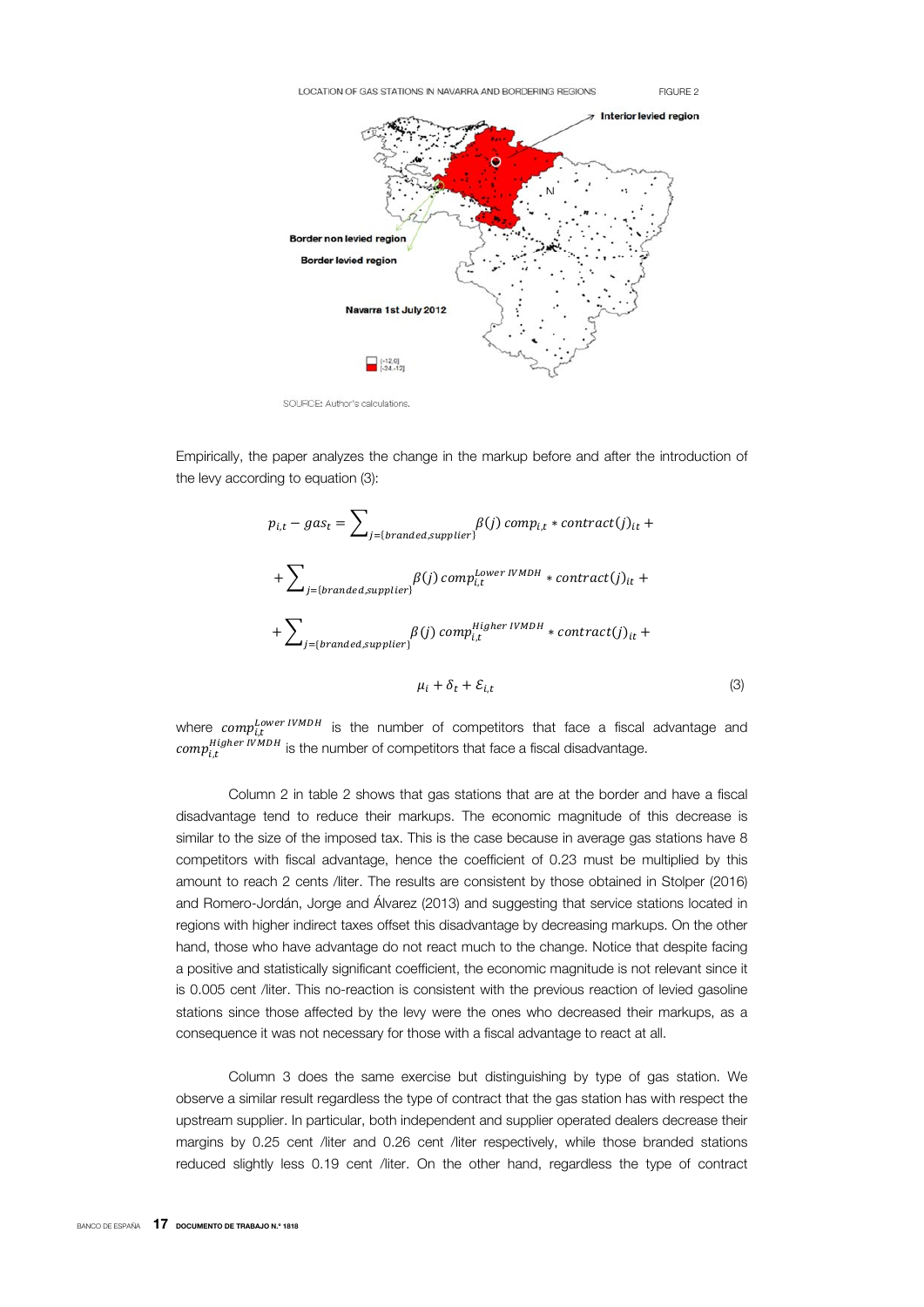the increase in markups with disadvantage competitors is minor (0.01 cent/liter for independents, 0.004 cent /liter for supplier operated and not even significant for branded dealers).

We interpret those results as suggestive evidence that real competition, defined as a change in the actual marginal cost of current competitors, affect all gas stations regardless the type of contract they have. Moreover, fixed effect estimation of the effect of new gas stations on markups might be downward biased due to both the endogenous location of firms and the possibility that new agents were competing in different segments of the market.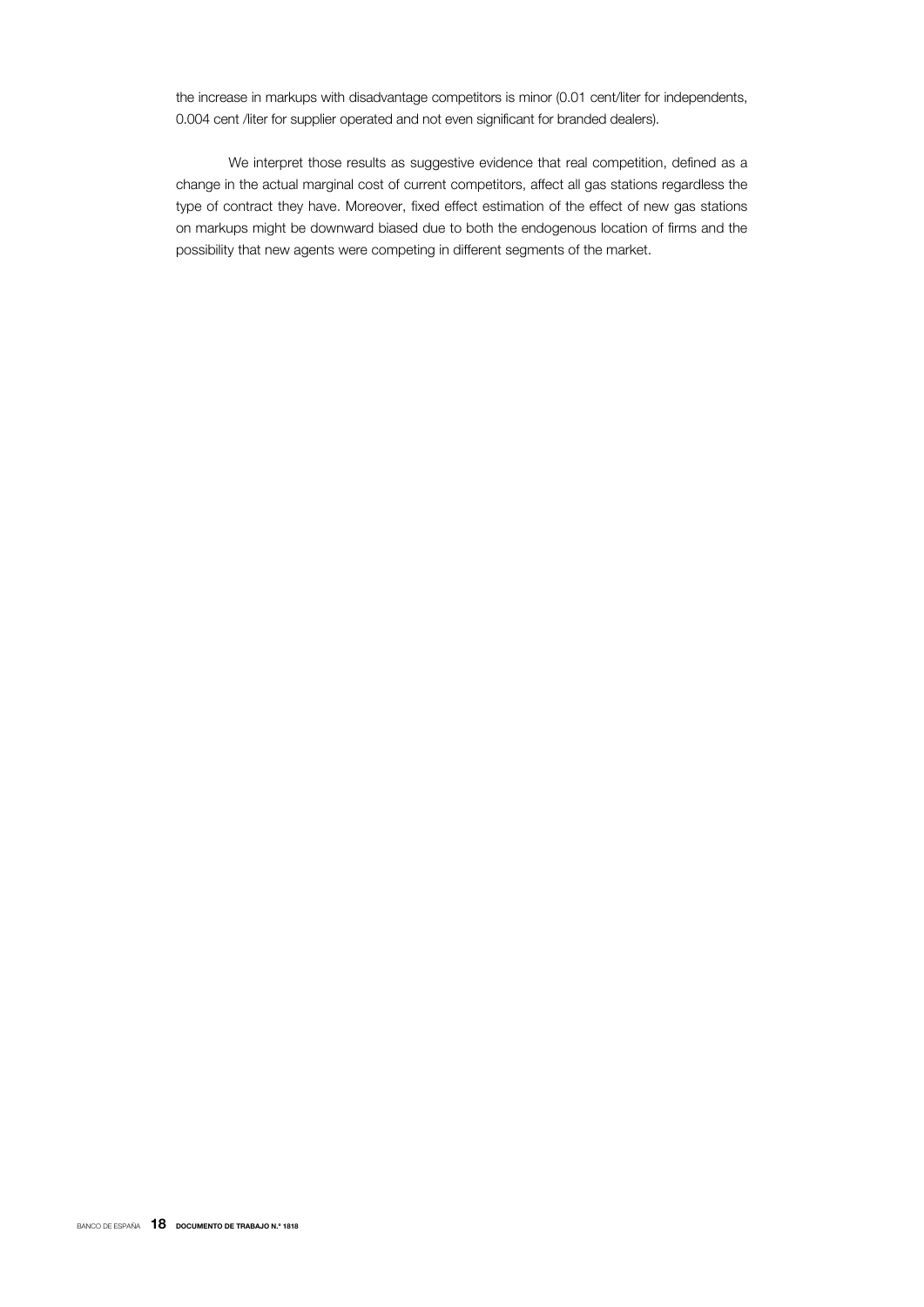#### 6 Gas market after the reform

In this section, we use the previous results to interpret the effects of the 2013 reform. As the requirements to open a gas station were eased, between 2013 and 2017, the number of gas stations went up (see panel A of figure 3) from 8.979 to 9.805. Indeed, this increase is almost fully attributed to new independent stations probably due to the restriction enhanced in the regulation that limits the percentage of stations selling a particular brand in non independent station to be lower than 30% of all stations in the corresponding province<sup>7</sup> (see panel B of figure 3). These developments raised the percentage of independent stations from 20% in 2013 to 31% in 2017. Since 2013 the number of non independent stations remained constant (there were 6.877 non independent stations in 2013 and 6.779 in 2017). Within them the share of branded dealers increased. The increase in branded dealers is attributed to a strategic behavior of supplier operated dealers that decide to leave the management of the station to independent agents with an exclusivity contract.



SOURCE: Author's calculation. a. Entry into force of the RD2013.

> As a result of the increase in competition and the reduction of the contractual limitations of branded gas stations to freely set their own gas prices, one should expect two consequences:

- A general decrease in average markups.
- A relatively higher decrease of markups for branded dealers because they are not only affected by the increase in competition but also by the changes in the contractual relationship allowed with the wholesale supplier.

The first hypothesis could be checked using Eurostat data on weekly prices of gas stations by country in the EU for the period 2011-2017. We estimate the differential average markup of the gas market in Spain and different countries in the Euro Area (EA). The potential relative effect of the reform in Spain is estimated using the following specification:

$$
p_{i,t} - gas_t = cte + \beta_1 * 1(i = Spain)_i + \beta_2 1(t > Law)_t +
$$

$$
+\beta_3 * 1(i = Spain)_i1(t > Law)_t + \gamma_{i,t} + \varepsilon_{i,t}
$$
\n
$$
\tag{3}
$$

 $\overline{a}$ 

<sup>7</sup> This limit was eliminated on July 1, 2016.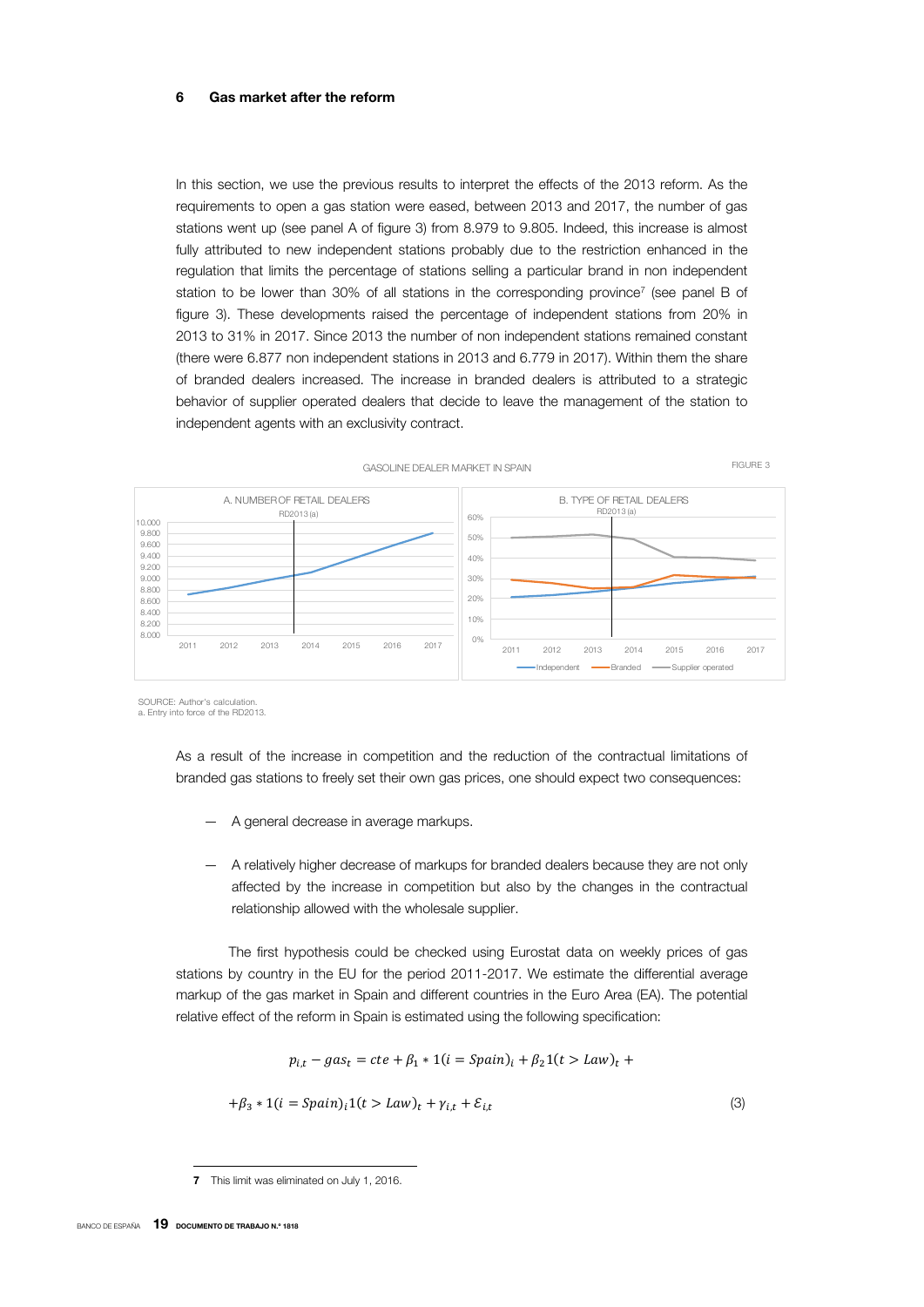Here,  $p_{i,t} - gas_t$  refers to the average markup in country *i* in week t,  $1(i = Spain)$ , is a dummy variable that is equal to 1 if the observation corresponds to Spain and a dummy variable  $1(t > Law)$ , that is equal to 1 if the corresponding week belongs to the period after the approval of the regulation. In order to capture differences in the demand by country and time we incorporate  $\gamma_{i,t}$  that is a weekly fixed effect in some specifications. In others, the observations are averaged by month and country and  $\gamma_{i,t}$  includes country dummies and the monthly unemployment rate in the country. The error term is  $\varepsilon_{i,t}$  and *cte* represents the average markup of the comparison country/group of countries. In this setting the average markup in Spain is different to the one in other countries by  $\beta_1$  and this difference will change by  $\beta_3$  in relative terms after the reform.

Table 4 contains the results of these estimates. With the exception of Italy, average markups in Spain are higher than those in other countries (Germany, France, Ireland and Portugal). In particular, Spanish gas stations charge an additional amount of 4 cents/liter compared to France, 3 cents/liter compared to Germany and Ireland, 0,3 cents/liter compared to Portugal and -1 cents/liter compared to Italy. Also, notice that for all countries the relative markup in Spain increases after the reform between 2 and 3 cents/liter. The relative increase is consistent in all specifications (single countries, group of big countries and group of periphery countries) or even taking into consideration different country specific macrodevelopments when incorporating the unemployment rate. Finally, the increase in average markups in Spain after the reform appears to be maintained after several years (for the period 2016-2017). Hence, even in the case that dealers required some time to learn how to operate in the new environment it seems that they kept higher markups in Spain compared to other countries.

In order to check the validity of the second hypothesis, Eurostat does not provide prices by type of contract hence equation (3) cannot be run interacting type of contract and country of location. However, equation (1) for Spanish dealers could be run interacting average margins by type of contract and time dummies. This is illustrative of how different dealers are changing their average markups. Table 5 shows the results. The two columns represent different specifications of  $\gamma_{i,t}$ . Column 1 in Table 5 controls for fixed effects by gas stations. Hence this column identifies changes in average markups for either independent, branded and supplier operated dealers. Column 2 controls for fixed effects and daily dummies separately. On this regard, daily dummies capture changes that apply to all stations and only relative changes of two types of stations could be identified.

Column 1 shows that independent dealers after the reform decreased their markups by 0.1 cents/liter whereas branded dealers increased their markups by 1.3 cents/liter and supplier operated dealers increased them by around 0.7 cents/liter. The differences in reaction by type of dealer are kept in column 2. Indeed, independent dealers decreased markups by 1 cent/liter respect to supplier operated stations and branded dealers increased relative markups by 0.4 cents/liter. This behaviour is even exacerbated during the last years of the sample (2016-2017). In particular, according to column 1 average markups of independent stations decreased by 0.5 cents/liter, those of branded dealers increased by 3.5 cents/liter and those of supplier operated dealers increased by 2.6 cents/liter. Similar results are obtained in the second column. In columns 3 and 4 we add the number of competitors as an additional robustness check.

Summarizing, Spanish markups of gasoline stations have increased respect to the evolution of those in other countries after the new regulation despite the big increase in the number of independent gasoline stations. Within Spanish stations, markups decreased for independent dealers whereas they even increase for branded and supplier operated stations.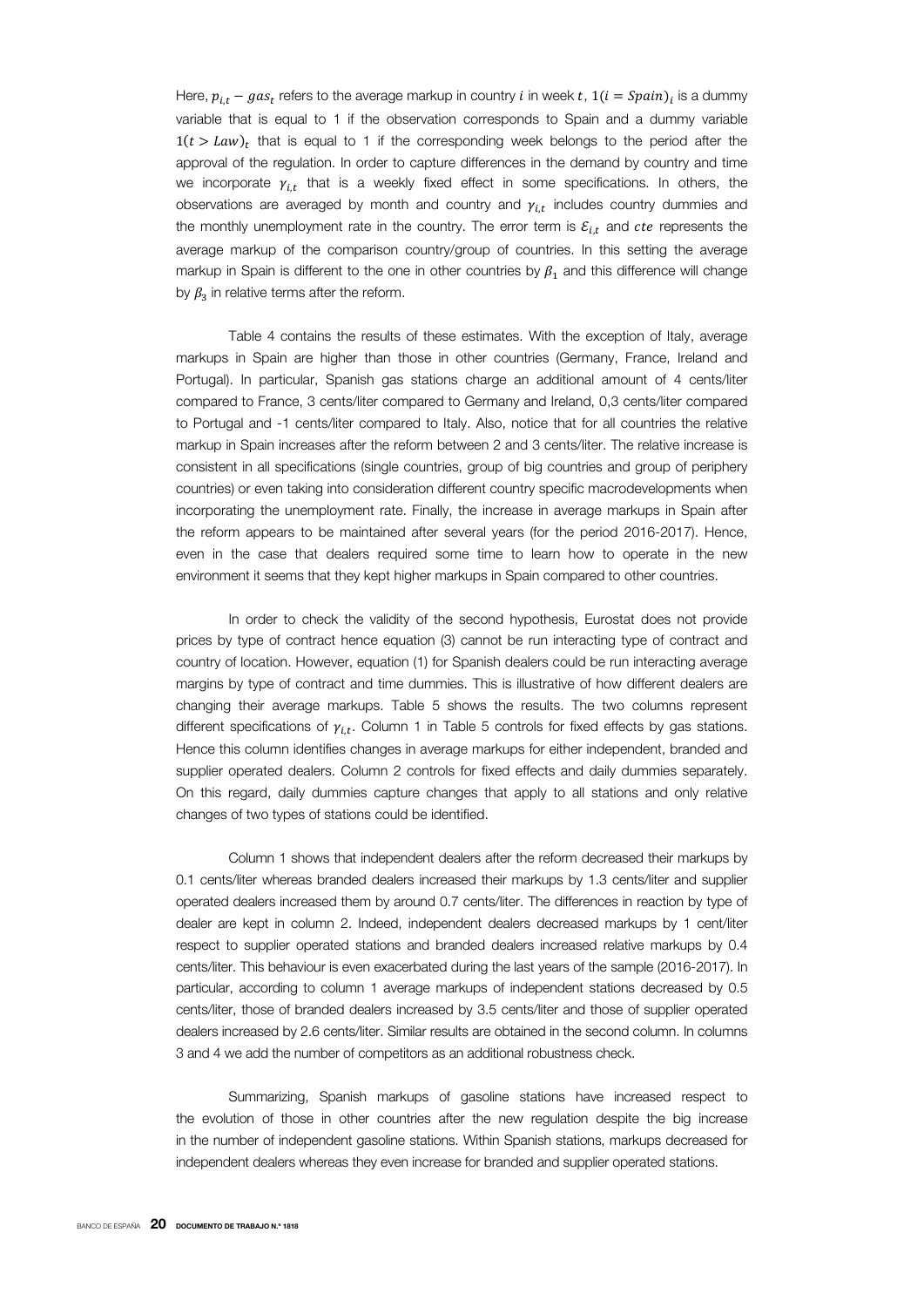#### SPANISH VERSUS EUROPEAN COMPETITION TABLE 4

|                                   | Sample with Spain and: |                 |                 |              |               |                   |                  |                  |
|-----------------------------------|------------------------|-----------------|-----------------|--------------|---------------|-------------------|------------------|------------------|
|                                   | Germany                | France          | Italia          | Irlanda      | Portugal      | <b>Big</b><br>(a) | Periphery<br>(b) | All<br>countries |
| Dependent variable:               |                        |                 |                 |              |               |                   |                  |                  |
| p <sub>it</sub> -gas <sub>t</sub> |                        |                 |                 |              |               |                   |                  |                  |
| Spain dummy                       | 0.0270512***           | 0.0375771***    | $-0.0120552***$ | 0.0270167*** | 0.003476*     | 0.0175244***      | 0.0061458***     | 0.0462973***     |
|                                   | (0.000)                | (0.000)         | (0.000)         | (0.000)      | (0.097)       | (0.000)           | (0.04)           | (0.001)          |
| after reform dummy                | 0.007781***            | $-0.0009734***$ | $-0.0080513***$ | $-0.0023778$ | 0.0075089***  | 0.0007195         | $-0.0009734$     | 0.0021053        |
|                                   | (0.008)                | (0.276)         | (0.001.000)     | (0.62)       | (0.004)       | (0.72)            | (0.72)           | (0.405)          |
| Spain dummy#<br>after reform      | $0.0131107***$         | 0.0185642***    | 0.0289423***    | 0.0233479*** | 0.0134139***  | 0.0202057***      | 0.0219014***     | 0.0195922***     |
|                                   | (0.000)                | (0.000)         | (0.000)         | (0.000)      | (0.000)       | (0.000)           | (0.000)          | (0.000)          |
| 2016-2017 year<br>dummy           | $-0.0002385$           | 0.0060855***    | $-0.0057028**$  | 0.0065719    | $-0.001014$   | 0.0000481         | $-0.0000483$     | $-0.0034507$     |
|                                   | (0.916)                | (0.01)          | (0.033)         | (0.084)      | (0.771)       | (0.9820)          | (0.987)          | (0.227)          |
| Spain dummy#<br>2016-2017 year    | 0.0047667              | $-0.0018001$    | 0.0101259***    | $-0.0024045$ | 0.0054376     | 0.0043641         | 0.0043863        | $-0.0001977$     |
| dummy                             | (0.122)                | (0.568)         | (0.002)         | (0.590)      | (0.177)       | (0.134)           | (0.221)          | (0.968)          |
| Unemployment                      |                        |                 |                 |              |               |                   |                  | $-0.0012445*$    |
| rate                              |                        |                 |                 |              |               |                   |                  | (0.088)          |
| Weekly fixed effects              | Yes                    | Yes             | Yes             | Yes          | Yes           | Yes               | Yes              | No               |
| M onthly fixed effects            | No                     | No              | No              | No           | No            | No                | No               | Yes              |
| Country fixed effects             | No                     | No              | No              | No           | No            | No                | No               | Yes              |
| CONSTANT                          | $0.1126152***$         | $0.1021016***$  | $0.1517525***$  | 0.1127093*** | $0.136203***$ | $0.1221564***$    | 0.1335549***     | $0.1230816***$   |
|                                   | (0.000)                | (0.000)         | (0.000)         | (0.000)      | (0.000)       | (0.000)           | (0.000)          | (0.000)          |
| Number of<br>observations         | 690                    | 690             | 690             | 690          | 690           | 690               | 690              | 504              |
| Adjusted $R^2$                    | 0.50                   | 0.70            | 0.27            | 0.39         | 0.25          | 0.55              | 0.34             | 0.44             |
| F                                 | 183                    | 351             | 49              | 117          | 66            | 192               | 81               | 66               |
| Prob > F                          | (0.000)                | (0.000)         | (0.000)         | (0.000)      | (0.000)       | (0.000)           | (0.000)          | (0.000)          |

SOURCE: Author's calculations.

Robust p-values standar errors are reported in parenthesis. The asterisks \*, \*\* and \*\*\* indicate significance at a confidence level of 90%, 95% and 99%, respectively.

(a) Big includes Germany, France and Italy.

(b) Periphery includes Italy, Portugal and Irland.

BANCO DE ESPAÑA 21 DOCUMENTO DE TRABAJO N.º 1818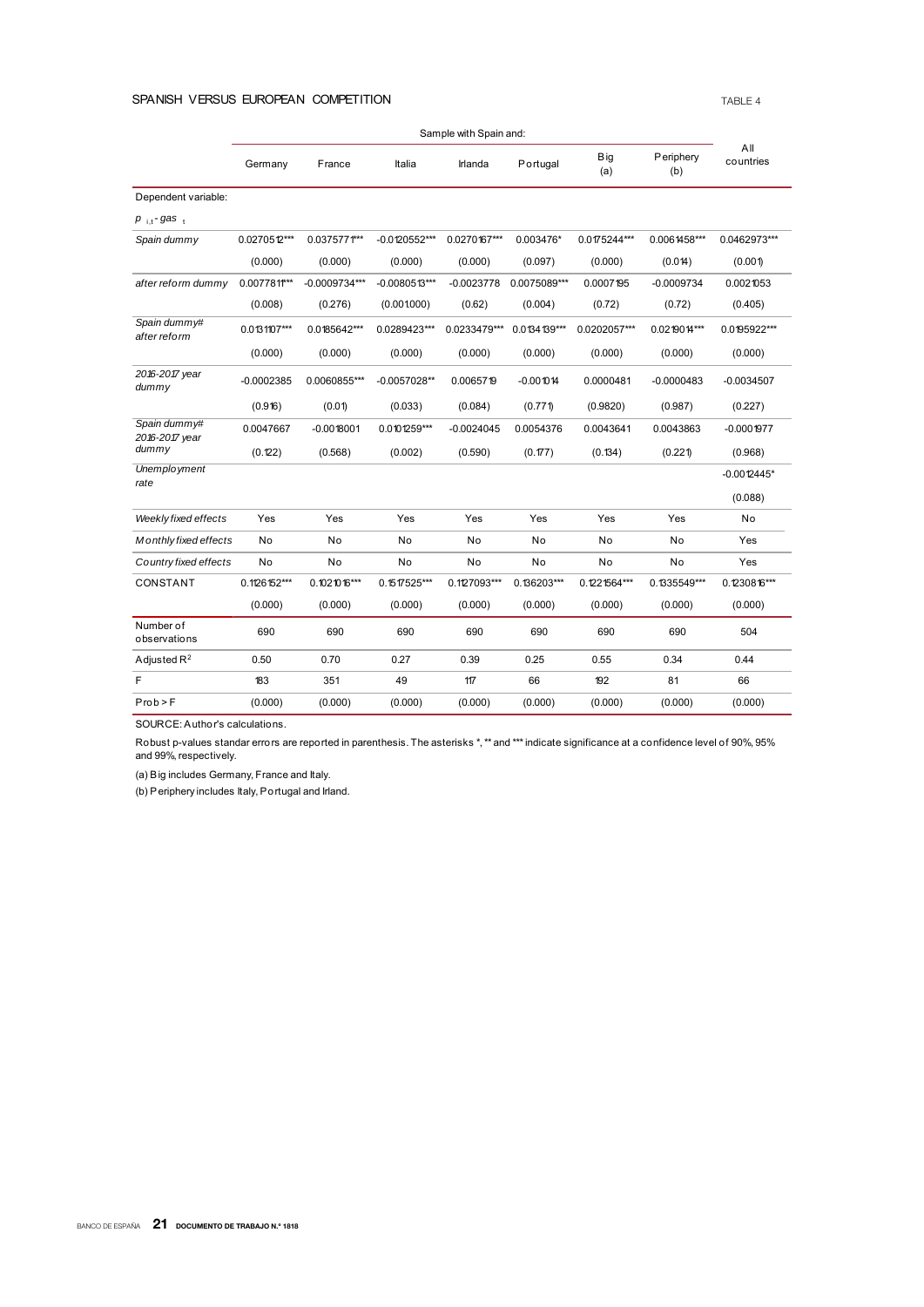#### STABLE LONG RELATIONSHIPS BEFORE AND AFTER THE REFORM

| Dependent variable:              |                 |                          |                 |                              |
|----------------------------------|-----------------|--------------------------|-----------------|------------------------------|
| $p_{i,t}$ -gas $_{t}$            |                 |                          |                 |                              |
| competitors $_{i,t}$             |                 |                          | $-0.000047***$  | $-0.0001028***$              |
|                                  |                 |                          | (0.000)         | (0.000)                      |
| Contract <sub>it</sub>           |                 |                          |                 |                              |
| Independent dealer               |                 |                          |                 |                              |
| After RD2013                     | $-0.0024592***$ | $-0.0074455***$          | $-0.0023462***$ | $-0.0074734***$              |
|                                  | (0.000)         | (0.000)                  | (0.000)         | (0.000)                      |
| 2016-2017 years                  | $-0.0060666***$ | $-0.020$ 1269***         | $-0.0058396***$ | $-0.0202348***$              |
|                                  | (0.000)         | (0.000)                  | (0.000)         | (0.000)                      |
| <b>Branded dealer</b>            |                 |                          |                 |                              |
| Before RD2013                    | 0.0037929***    | 0.0037621***             | 0.0037319***    | 0.0036503***                 |
|                                  | (0.000)         | (0.000)                  | (0.000)         | (0.000)                      |
| After RD2013                     | 0.0096829***    | $0.0046517***$           | 0.0097742***    | 0.0045826***                 |
|                                  | (0.000)         | (0.000)                  | (0.000)         | (0.000)                      |
| 2016-2017 years                  | 0.0172558***    | 0.0029441***             | $0.0174817***$  | 0.0028356***                 |
|                                  | (0.000)         | (0.000)                  | (0.000)         | (0.000)                      |
| Supplier operated dealer         |                 |                          |                 |                              |
| Before RD2013                    | $-0.0004793***$ | 0.0000697***             | $-0.0005176***$ | 0.00000705***                |
|                                  | (0.000)         | (0.207.000)              | (0.000)         | (0.898.000)                  |
| After RD2013                     | 0.0039577***    |                          | 0.0040707***    |                              |
|                                  | (0.000)         |                          | (0.000)         |                              |
| 2016-2017 years                  | 0.0137338***    | $\overline{\phantom{a}}$ | 0.0140047***    | $\overline{\phantom{a}}$     |
|                                  | (0.000)         |                          | (0.000)         |                              |
| CONSTANT                         | 0.1628077***    | $\overline{\phantom{a}}$ | $0.165416***$   | $\qquad \qquad \blacksquare$ |
|                                  | (0.000)         |                          | (0.000)         |                              |
| Daily control                    | No              | Yes                      | No              | Yes                          |
| Fixed effects in petrol stations | Yes             | Yes                      | Yes             | Yes                          |
| Number of observations           | 21190843        | 21190843                 | 21190843        | 21190843                     |
| Adjusted R <sup>2</sup>          | 0.418           | 0.654                    | 0.418           | 0.655                        |

STABLE LONG RELATIONSHIPS

SOURCE: Author's calculations.

Robust p-values standar errors are reported in parenthesis. The asterisks \*, \*\* and \*\*\* indicate significance at a confidence level of 90%, 95% and 99%, respectively.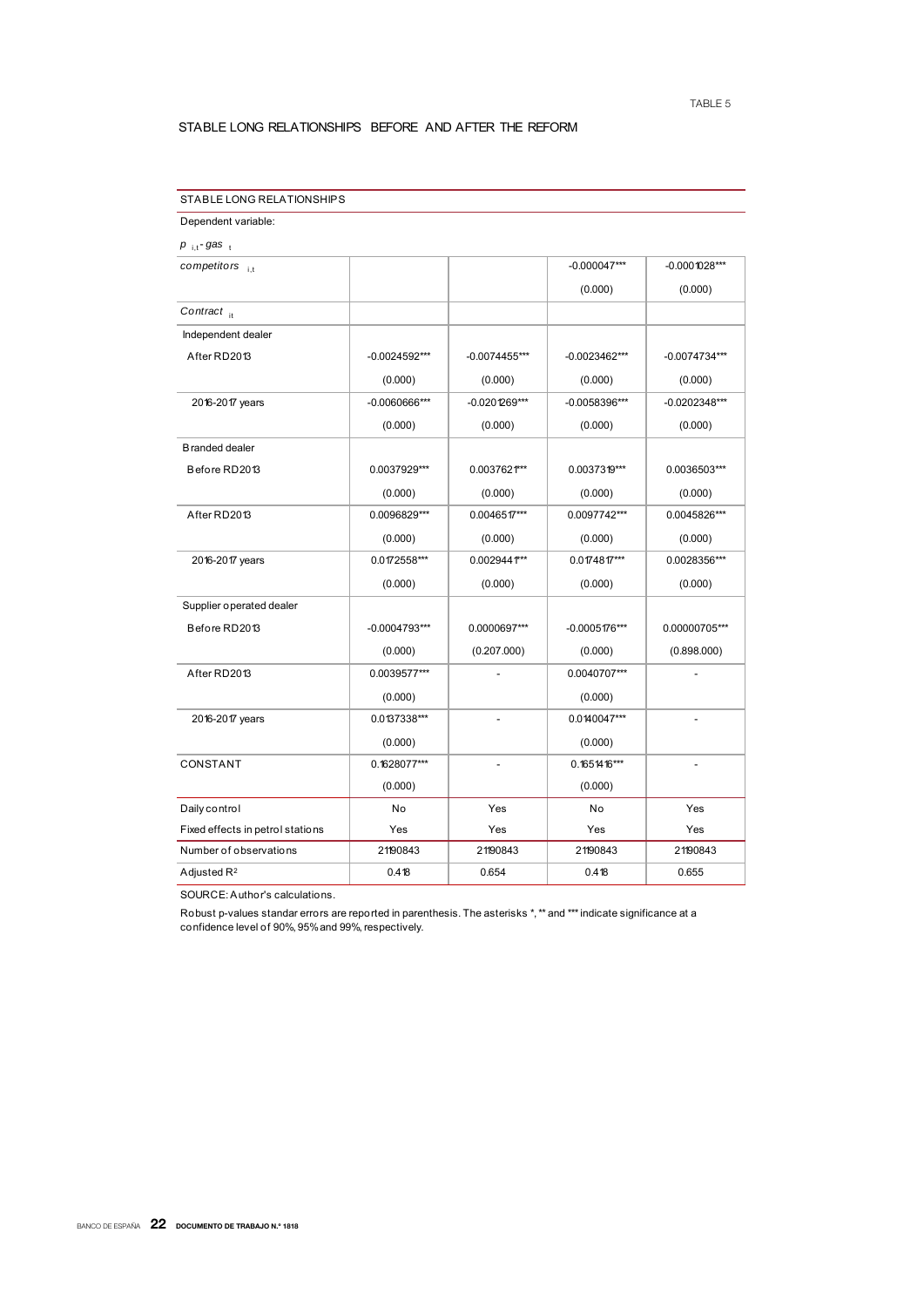#### 7 Discussion and conclusions

This paper finds empirical evidence about the different behaviour of gasoline dealers depending on the kind of contract set up with the operator supplier. In general, independent dealers charge lower markups than those dealers more related to the upstream supplier.

The paper checks one potential explanation for this different behavior that is a different reaction to competition by dealers with different contracts. Usual regressions exploiting the variation in the number of competitors provide small effects of this variable in markups that are more concentrated on independent stations. Changes in the number of competitors might be endogenous to location specific demand developments, hence we benefit from the introduction of a discretional regional excise duty (IVMDH) on gas stations in particular Spanish regions. We check the pass through of the levy to prices of stations with different contracts that were located in the border of a levied and a non-levied region. Results are consistent with the idea that regardless the type of contract the gas station has, all of them react to competition more intensively than basic regressions would predict.

We use those results to interpret the effect on prices of a regulation change in Spain that occurred after the increase in oil prices in 2012. The law was enhanced with the aim to restrict the market power of main oil suppliers. The regulation eased the entrance of independent participants in the dealer market and reduced the contractual limitations of branded gas stations to freely set their own gas prices leading to welfare benefits for consumers. Our results suggest that:

- Despite a notable increase in independent operators during the period post reform Spanish markups increased compared to Eurozone dealers.
- According to the type of contract, only Spanish independent dealers decreased their markups after the reform while both supplier operated and branded dealers increased. While the first result was expected given the increase in independent competitors, the other two results were not.

One potential explanation is that the relevant market for different dealers might be different by type of contract. It might be the case that independent dealers, which were increasing in number (especially in the low cost segment), only compete against other independent dealers while branded and supplier operated dealers compete with each other. Gas stations are not randomly allocated geographically. Hence, when changing marginal costs of competitors it is likely that "real" competition is affected. On the contrary, most of the increase in the number of competitors after the reform was due to the entrance of independent dealers. Those gas stations might be only competing against other independent dealers. As a consequence, the measure of the government could have increased the incentive of branded and supplier operated dealers to differentiate their product even more and increasing their market power to obtain higher markups.

Additionally it seems that until the moment in which it was written this paper, the measures trying to liberalize the market of branded dealers had no effect on their markups since their behavior was still very similar to that of supplier operated dealers.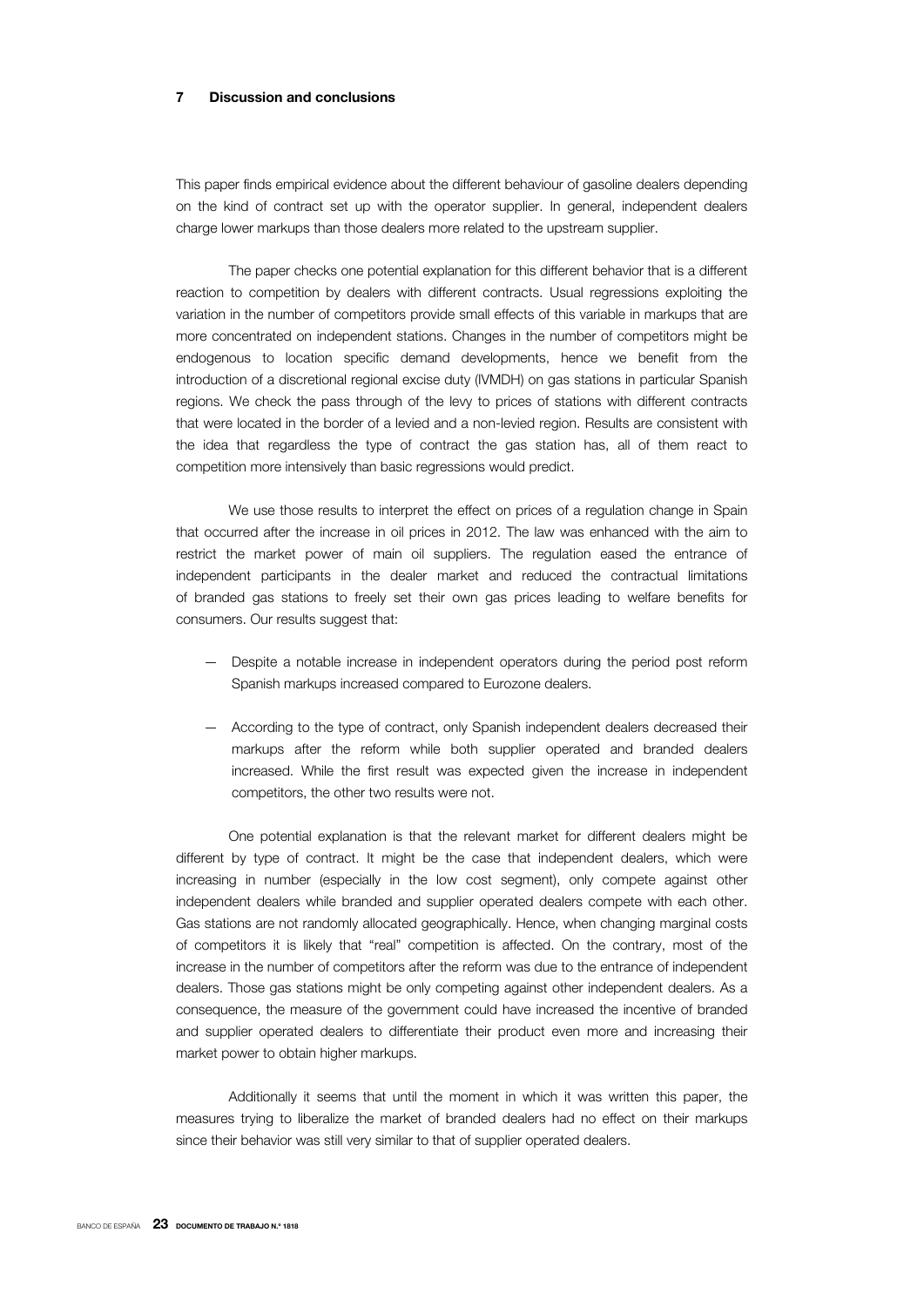#### **REFERENCES**

BACON, R. W. (1991). "Rockets and feathers: the asymmetric speed od adjustment of UK retail gasoline prices to cost changes", Energy Economics, vol. 13, No. 3, July, pp. 211-218.

BARRON, J. M., and J. R. UMBECK (1984). "The effects of different contractual arrangements; the case of retail gasoline markets", Journal of Law and Economics, vol. 27, No. 2, October, pp. 313-328.

- BELLO, J. M., and I. CABERO (2008). "The Spanish retail petroleum market: new patterns of competition since the liberalization of the industry", Energy Policy, vol. 36, No. 2, february, pp. 612-626.
- BELLO, J. M., and I. CONTÍN-PILART (2010). "Influencia de los factores de localización en la fijación de los precios de los carburantes de automoción en España", Cuadernos Económicos de ICE, No. 79, pp. 45-67.
- CHOUINARD, H. H., and J. M. PERLOFF (2007). "Gasoline price differences: taxes, pollution regulations, mergers, market power, and market conditions", the Banco de España Journal of Economic Analysis & Policy, vol. 7, No. 1, pp. 1-28.
- COMISIÓN NACIONAL DE LA COMPETENCIA (2012). "Informe de seguimiento del mercado de distribución de carburantes de automoción en España", June.
- HASTINGS, J. S. (2004). "Vertical relationships and competition in retail gasoline markets: empirical evidence from contract changes in Southern California", The American Economic Review, vol. 94, No. 1, March, pp. 317-328.
- HOGG, S., S. HURN, S. MCDONALD and A. RAMBALDI (2012). "A spatial econometric analysis of the effect of vertical restraints and branding on retail gasoline pricing", NCER Working paper series, No. 86, August.
- HOUDE, J. F. (2012). "Spatial differentiation and vertical mergers in retail markets for gasoline", American Economic Review, vol. 102, No. 5, August, pp. 2147-2182.
- JIMÉNEZ, J. L., and J. PERDIGUERO (2018). "Mergers and difference-in-difference estimator: why firms do not increase prices?", European journal of law and economics, Springer, vol. 45, No. 2, April, pp. 285-311.
- JOHNSON, R. N. (2002). "Search costs, lags and prices at pump", Review of Industrial Organization*,* vol. 20, No. 1, pp. 33-50.
- LEAL, A., J. LÓPEZ-LABORDA and F. RODRIGO (2009). "Prices, taxes and automotive fuel cross-border shopping", Energy Economics, vol. 31 (2), pp. 225-234.
- PENNERSTORFER, D., and C. WEISS (2013). "Spatial clustering and market power: evidence from the retail gasoline market", Regional Science and Urban Economics, vol. 43, No. 4, July, pp. 661-675.
- ROMERO-JORDÁN, D., M. JORGE and S. ÁLVAREZ (2013). "The impact of fule tourism on retailers' diesel prices in Spanish neighbouring regions", Applied Economics, vol. 45(4), pp. 407-413.
- SEN, A. (2005). "Does increasing the market share of smaller firms result in lower prices? Empirical evidence from the Canadian retail gasoline industry", Review of Industrial Organization, vol. 26, No. 4, pp. 371-389.
- STOLPER, S. (2016). "Who bears the burden of energy taxes? The role of local pass-through", Working Paper.
- VITA, M. G. (2000). "Regulatory restrictions on vertical integration and control: the competitive impact of gasoline divorcement policies", Journal of Regulatory Economics, vol. 18, No. 3, pp. 217-233.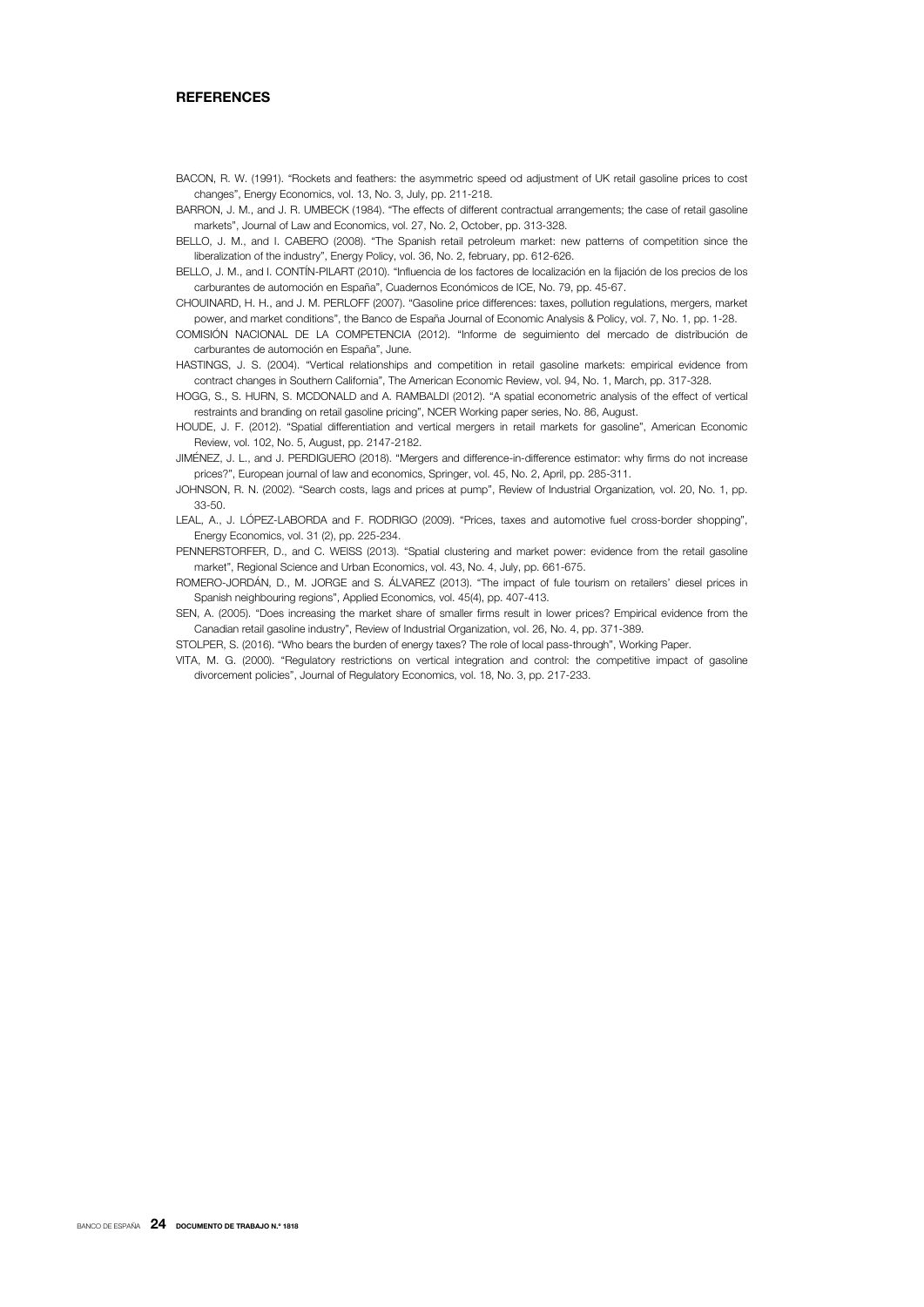#### BANCO DE ESPAÑA PUBLICATIONS

#### WORKING PAPERS

- 1720 LUIS J. ÁLVAREZ and ANA GÓMEZ-LOSCOS: A menu on output gap estimation methods.
- 1721 PAULA GIL, FRANCISCO MARTÍ, JAVIER J. PÉREZ, ROBERTO RAMOS and RICHARD MORRIS: The output effects of tax changes: narrative evidence from Spain.
- 1722 RICARDO GIMENO and ALFREDO IBÁÑEZ: The eurozone (expected) inflation: an option's eyes view.
- 1723 MIGUEL ANTÓN, SERGIO MAYORDOMO and MARÍA RODRÍGUEZ-MORENO: Dealing with dealers: sovereign CDS comovements.
- 1724 JOSÉ MANUEL MONTERO: Pricing decisions under financial frictions: evidence from the WDN survey.
- 1725 MARIO ALLOZA: The impact of taxes on income mobility.
- 1726 DANILO LEIVA-LEON: Measuring business cycles intra-synchronization in US: a regime-switching interdependence framework
- 1727 PIERRE GUÉRIN and DANILO LEIVA-LEON: Model averaging in Markov-Switching models: predicting national recessions with regional data.
- 1728 MÁXIMO CAMACHO and DANILO LEIVA-LEON: The propagation of industrial business cycles.
- 1729 JAMES COSTAIN: Costly decisions and sequential bargaining.
- 1730 MARIO ALLOZA: Is fiscal policy more effective in uncertain times or during recessions?
- 1731 PIERRE GUÉRIN and DANILO LEIVA-LEON: Monetary policy, stock market and sectoral comovement.
- 1732 HENRIK JENSEN, IVAN PETRELLA, SØREN HOVE RAVN and EMILIANO SANTORO: Leverage and deepening business cycle skewness.
- 1733 CÉSAR MARTÍN MACHUCA: External stress early warning indicators.
- 1734 RODOLFO G. CAMPOS: International migration pressures in the long run.
- 1735 ANDREA ARIU, ELENA BIEWEN, SVEN BLANK, GUILLAUME GAULIER, MARÍA JESÚS GONZÁLEZ, PHILIPP MEINEN, DANIEL MIRZA, CÉSAR MARTÍN MACHUCA and PATRY TELLO: Firm heterogeneity and aggregate business services exports: micro evidence from Belgium, France, Germany and Spain.
- 1736 LEONARDO GAMBACORTA, STEFANO SCHIAFFI and ADRIAN VAN RIXTEL: Changing business models in international bank funding.
- 1737 ENRIQUE MORAL-BENITO and FRANCESCA VIANI: An anatomy of the Spanish current account adjustment: the role of permanent and transitory factors.
- 1738 MARÍA J. NIETO and LARRY D. WALL: Cross-border banking on the two sides of the Atlantic: does it have an impact on bank crisis management?
- 1739 JACOPO TIMINI: Currency unions and heterogeneous trade effects: the case of the Latin Monetary Union.
- 1740 PAULINO FONT, MARIO IZQUIERDO and SERGIO PUENTE: Subsidising mature age employment or throwing coins into a wishing well: a quasi-experimental analysis.
- 1741 THOMAS FUJIWARA and CARLOS SANZ: Norms in bargaining: evidence from government formation in Spain.
- 1742 ENRIQUE ALBEROLA, ÁNGEL ESTRADA and FRANCESCA VIANI: Global imbalances from a stock perspective.
- 1743 ÓSCAR ARCE, RICARDO GIMENO and SERGIO MAYORDOMO: Making room for the needy: the credit-reallocation effects of the ECB's corporate QE.
- 1744 M. D. GADEA-RIVAS, ANA GÓMEZ-LOSCOS and EDUARDO BANDRÉS: Clustering regional business cycles.
- 1745 NEZIH GUNER, YULIYA KULIKOVA and JOAN LLULL: Marriage and health: selection, protection, and assortative mating.
- 1746 SERGIO MAYORDOMO and MARÍA RODRÍGUEZ-MORENO: Did the bank capital relief induced by the supporting factor enhance SME lending?
- 1747 KATALIN BODNÁR, LUDMILA FADEJEVA, MARCO HOEBERICHTS, MARIO IZQUIERDO PEINADO, CHRISTOPHE JADEAU and ELIANA VIVIANO: Credit shocks and the European Labour market.
- 1748 PIERRE GUÉRIN, DANILO LEIVA-LEON and MASSIMILIANO MARCELLINO: Markov-switching three-pass regression filter.
- 1749 ISABEL ARGIMÓN: Decentralized multinational banks and risk taking: the Spanish experience in the crisis.
- 1750 BING XU: Permissible collateral and access to finance: evidence from a quasi-natural experiment.
- 1751 GERGELY AKOS GANICS: Optimal density forecast combinations.
- 1801 OLYMPIA BOVER, LAURA HOSPIDO and ERNESTO VILLANUEVA: The impact of high school financial education on financial knowledge and choices: evidence from a randomized trial in Spain.
- 1802 IGNACIO HERNANDO, IRENE PABLOS, DANIEL SANTABÁRBARA and JAVIER VALLÉS: Private Saving. New Cross-Country Evidence Based on Bayesian Techniques.